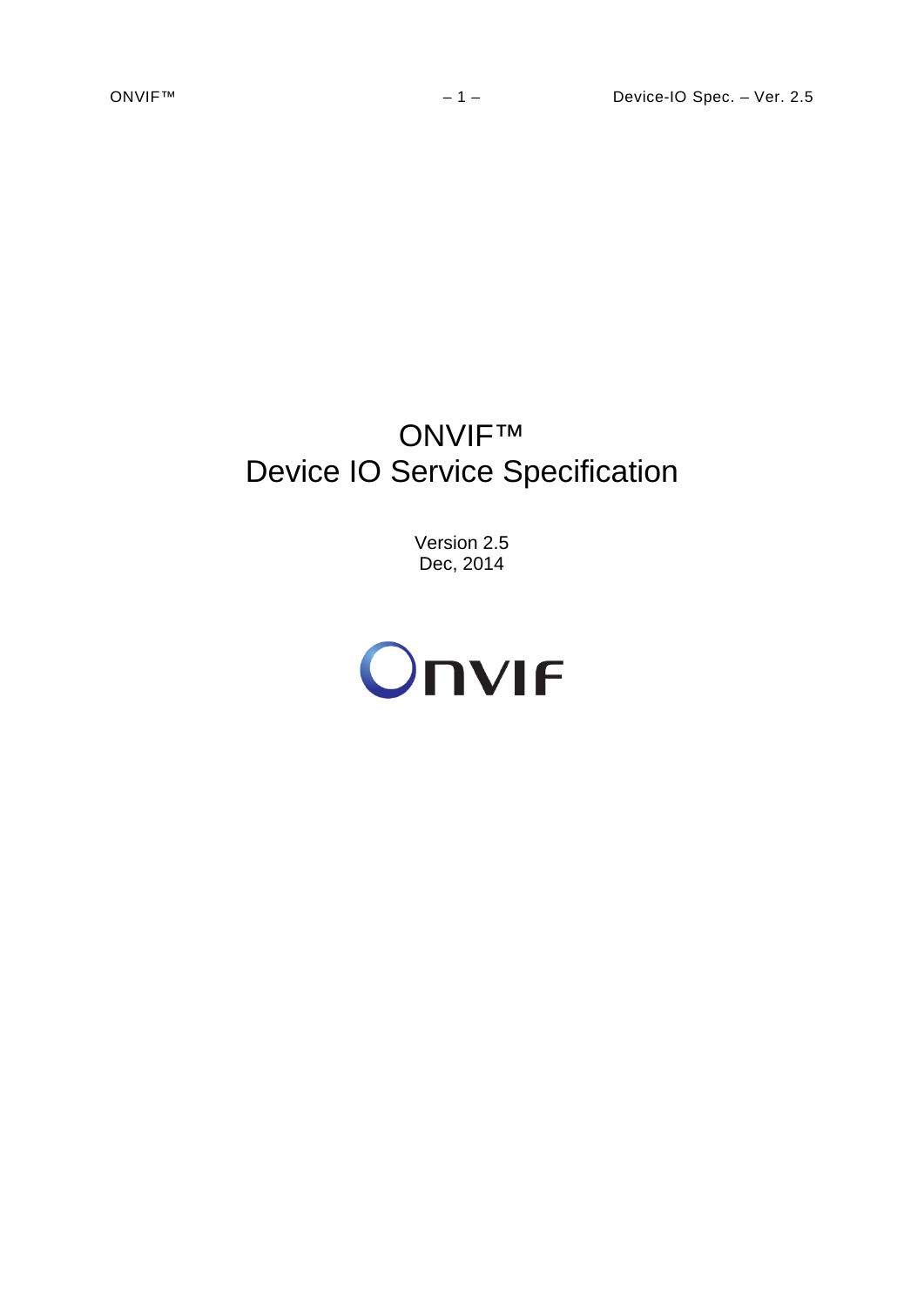2008-2014 by ONVIF: Open Network Video Interface Forum Inc.. All rights reserved.

Recipients of this document may copy, distribute, publish, or display this document so long as this copyright notice, license and disclaimer are retained with all copies of the document. No license is granted to modify this document.

THIS DOCUMENT IS PROVIDED "AS IS," AND THE CORPORATION AND ITS MEMBERS AND THEIR AFFILIATES, MAKE NO REPRESENTATIONS OR WARRANTIES, EXPRESS OR IMPLIED, INCLUDING BUT NOT LIMITED TO, WARRANTIES OF MERCHANTABILITY, FITNESS FOR A PARTICULAR PURPOSE, NON-INFRINGEMENT, OR TITLE; THAT THE CONTENTS OF THIS DOCUMENT ARE SUITABLE FOR ANY PURPOSE; OR THAT THE IMPLEMENTATION OF SUCH CONTENTS WILL NOT INFRINGE ANY PATENTS, COPYRIGHTS, TRADEMARKS OR OTHER RIGHTS.

IN NO EVENT WILL THE CORPORATION OR ITS MEMBERS OR THEIR AFFILIATES BE LIABLE FOR ANY DIRECT, INDIRECT, SPECIAL, INCIDENTAL, PUNITIVE OR CONSEQUENTIAL DAMAGES, ARISING OUT OF OR RELATING TO ANY USE OR DISTRIBUTION OF THIS DOCUMENT, WHETHER OR NOT (1) THE CORPORATION, MEMBERS OR THEIR AFFILIATES HAVE BEEN ADVISED OF THE POSSIBILITY OF SUCH DAMAGES, OR (2) SUCH DAMAGES WERE REASONABLY FORESEEABLE, AND ARISING OUT OF OR RELATING TO ANY USE OR DISTRIBUTION OF THIS DOCUMENT. THE FOREGOING DISCLAIMER AND LIMITATION ON LIABILITY DO NOT APPLY TO, INVALIDATE, OR LIMIT REPRESENTATIONS AND WARRANTIES MADE BY THE MEMBERS AND THEIR RESPECTIVE AFFILIATES TO THE CORPORATION AND OTHER MEMBERS IN CERTAIN WRITTEN POLICIES OF THE CORPORATION.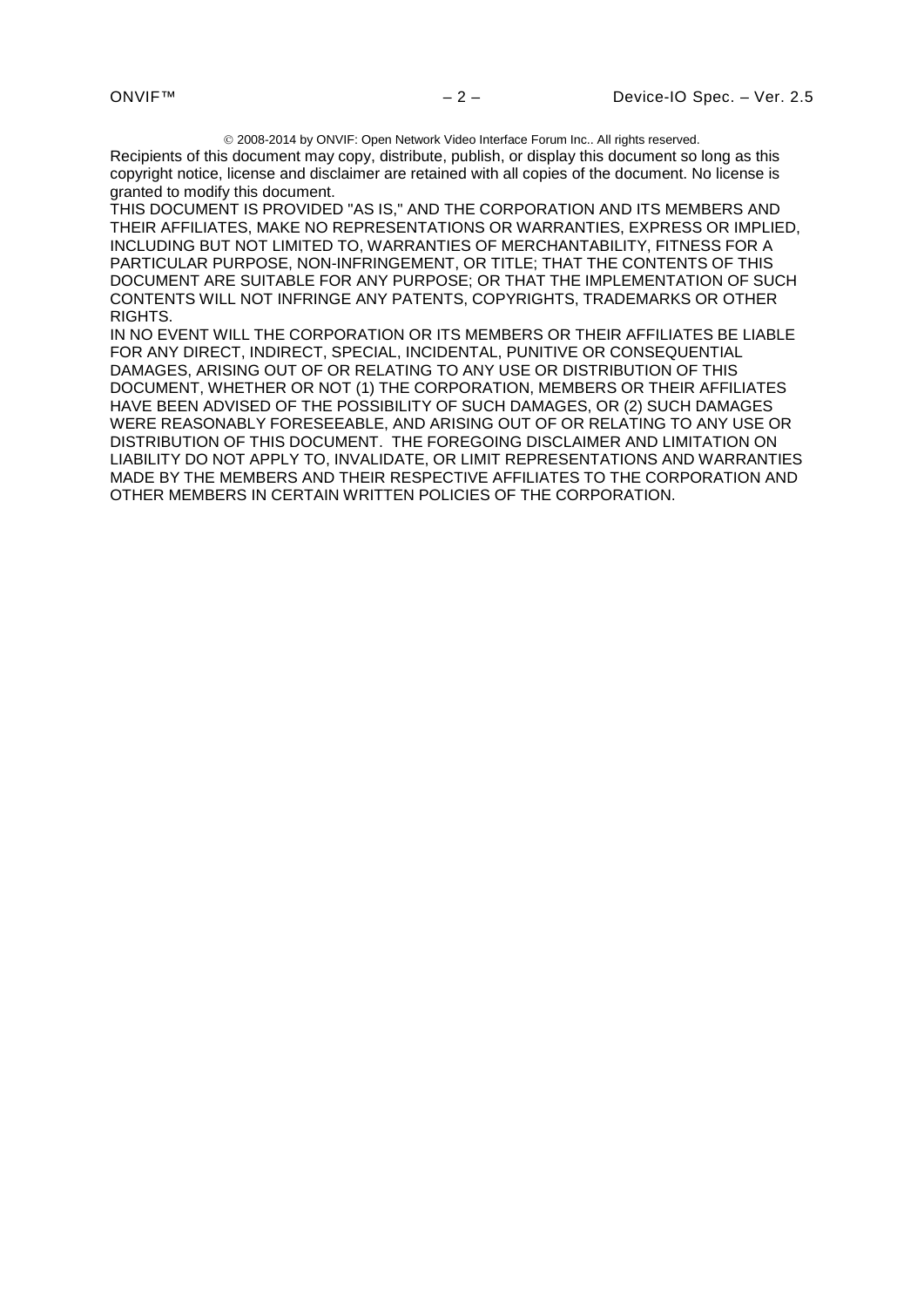# **CONTENTS**

| 1            | <b>Scope</b>                                                     |                              | 5 |
|--------------|------------------------------------------------------------------|------------------------------|---|
| $\mathbf{2}$ |                                                                  | <b>Normative references</b>  | 5 |
| 3            |                                                                  | <b>Terms and Definitions</b> | 5 |
|              | 3.1                                                              |                              |   |
|              | 3.2                                                              |                              |   |
| 4            | Overview                                                         |                              | 6 |
| 5            | <b>Service</b>                                                   |                              | 8 |
|              | 5.1<br>5.1.1                                                     |                              |   |
|              | 5.2<br>5.2.1<br>5.2.2<br>5.2.3                                   |                              |   |
|              | 5.3                                                              |                              |   |
|              | 5.3.1<br>5.4<br>5.4.1<br>5.4.2<br>5.4.3                          |                              |   |
|              | 5.5<br>5.5.1                                                     |                              |   |
|              | 5.6<br>5.6.1<br>5.6.2<br>5.6.3                                   |                              |   |
|              | 5.7<br>5.7.1                                                     |                              |   |
|              | 5.8<br>5.8.1<br>5.8.2<br>5.8.3                                   |                              |   |
|              | 5.9<br>5.9.1<br>5.9.2<br>5.9.3<br>5.9.4                          |                              |   |
|              | 5.10<br>5.10.1                                                   |                              |   |
|              | 5.11<br>5.11.1<br>5.11.2<br>5.11.3<br>5.11.4<br>5.11.5<br>5.11.6 |                              |   |
|              | 5.12                                                             |                              |   |
|              | 5.13<br>5.13.1                                                   |                              |   |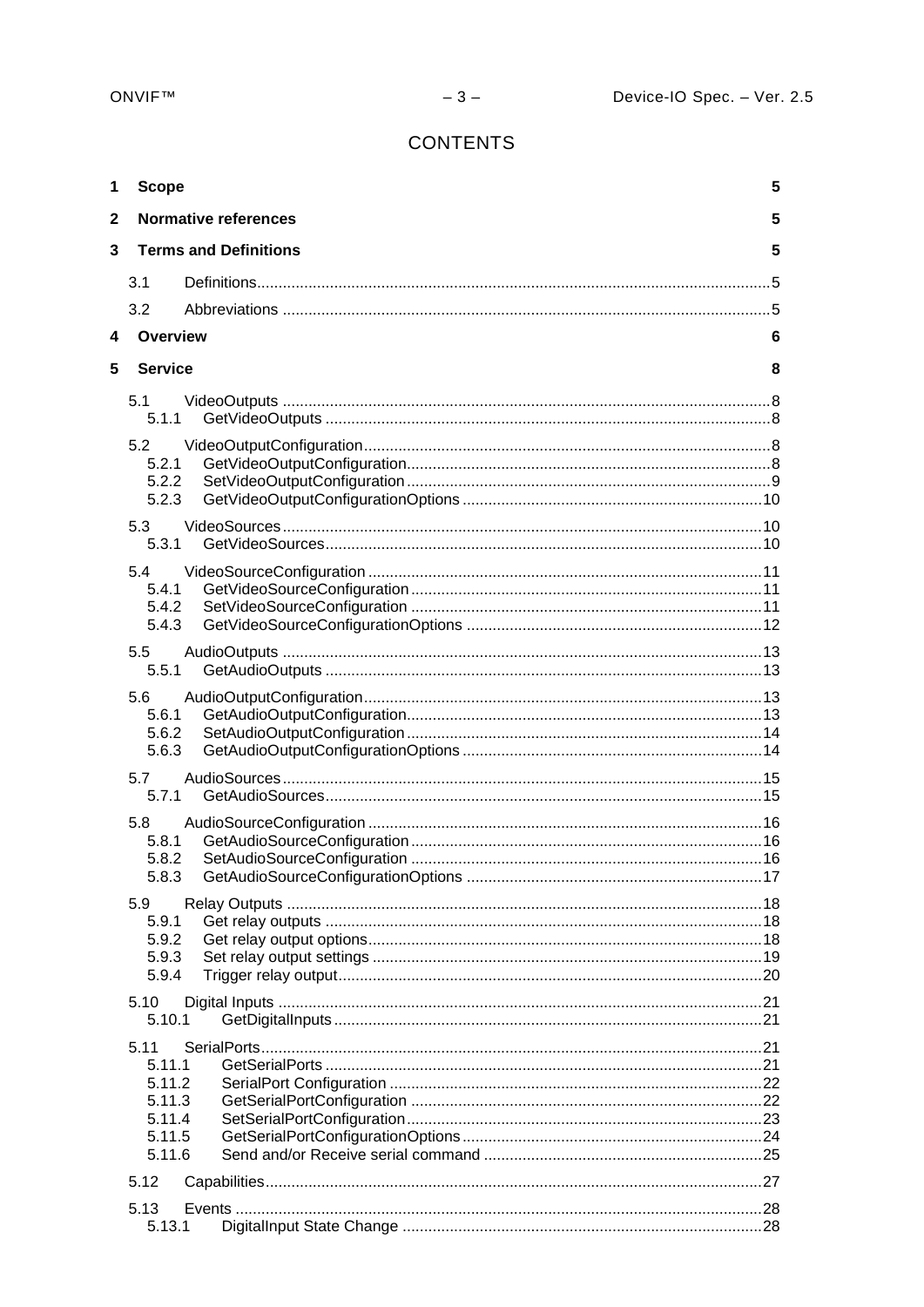| <b>Annex A. Revision History</b> | ี่ 21 |
|----------------------------------|-------|
|                                  |       |
|                                  |       |
|                                  |       |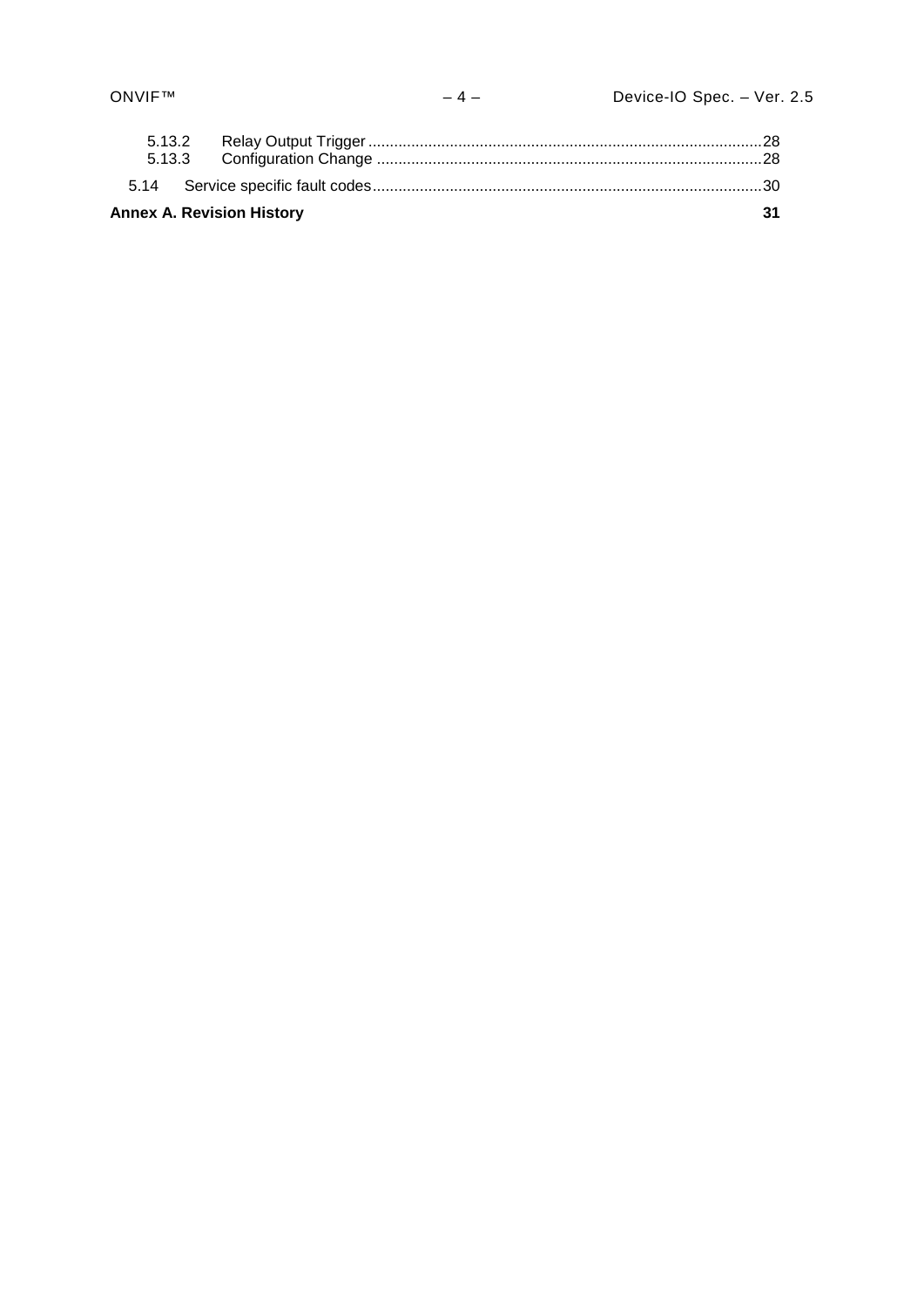## <span id="page-4-0"></span>**1 Scope**

This document defines the web service interface for all physical inputs and outputs. For most inputs and outputs this is a pure get interface while for e.g. relays also configuration and control is include.

Web service usage is outside of the scope of this document. Please refer to the ONVIF core specification.

#### <span id="page-4-1"></span>**2 Normative references**

ONVIF Core Specification [<http://www.onvif.org/specs/core/ONVIF-Core-Specification-v220.pdf>](http://www.onvif.org/specs/core/ONVIF-Core-Specification-v211.pdf) ONVIF Media Service Specification [<http://www.onvif.org/specs/srv/media/ONVIF-Media-Service-Spec-v220.pdf>](http://www.onvif.org/specs/srv/media/ONVIF-Media-Service-Spec-v211.pdf)

## <span id="page-4-2"></span>**3 Terms and Definitions**

#### <span id="page-4-3"></span>**3.1 Definitions**

**Input/Output (I/O)** Currently relay ports and Video/Audio Inputs/Outputs are handled.

#### <span id="page-4-4"></span>**3.2 Abbreviations**

ONVIF Open Network Video Interface Forum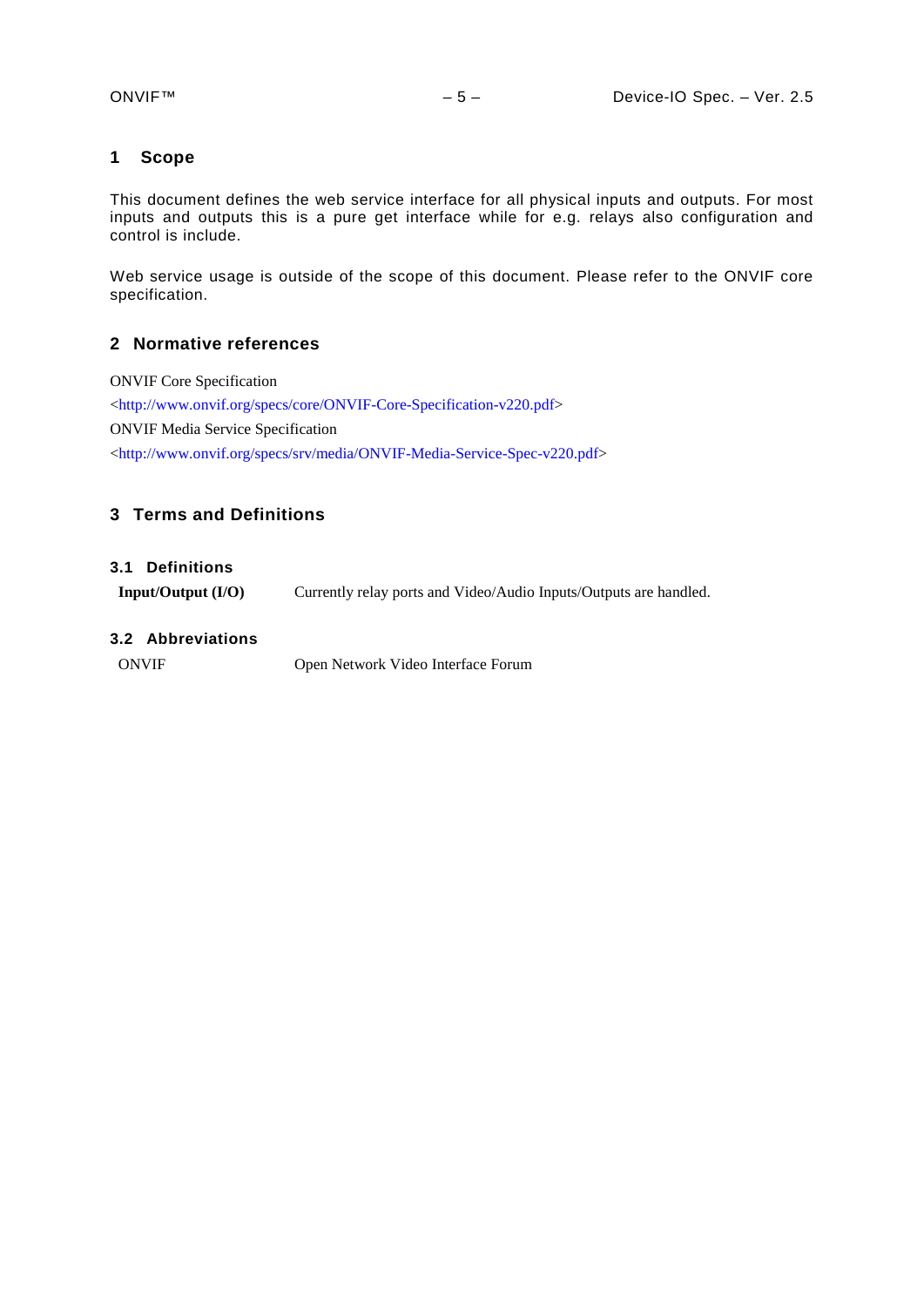#### <span id="page-5-0"></span>**4 Overview**

The DevideIO service offers commands to retrieve and configure the settings of physical inputs and outputs of a device.

The DeviceIO service supports the configuration of the following device interfaces:

- VideoOutputs
- VideoSources
- AudioOutputs
- AudioSources
- RelayOutputs
- **DigitalInputs**
- Send and/or Receive serial data communication

The following commands list existing interfaces:

- GetVideoOutputs Gets all existing video outputs of the device.
- GetVideoSources Gets all existing video sources of the device.
- GetAudioOutputs Gets all existing audio outputs of the device.
- GetAudioSources Gets all existing audio sources of the device
- GetRelayOutputs– Gets all existing relay outputs of the device
- GetDigitalInputs Gets all existing digital inputs of the device
- GetSerialPorts Gets a list of all available serial ports and their settings.

For VideoOutputs, VideoSources, AudioOutputs and AudioSources the following commands are supported:

- *Set<device name>Configuration* Modifies the configuration of a specific interface.
- *Get< device name >Configuration* Gets the configuration of a specific interface.
- *Get< device name >ConfigurationOptions* Gets the supported property values for a specific interface.

RelayOutputs supports following commands:

- SetRelayOutputSettings Modifies the configuration of a relay output
- SetRelayOutputState Sets the logical state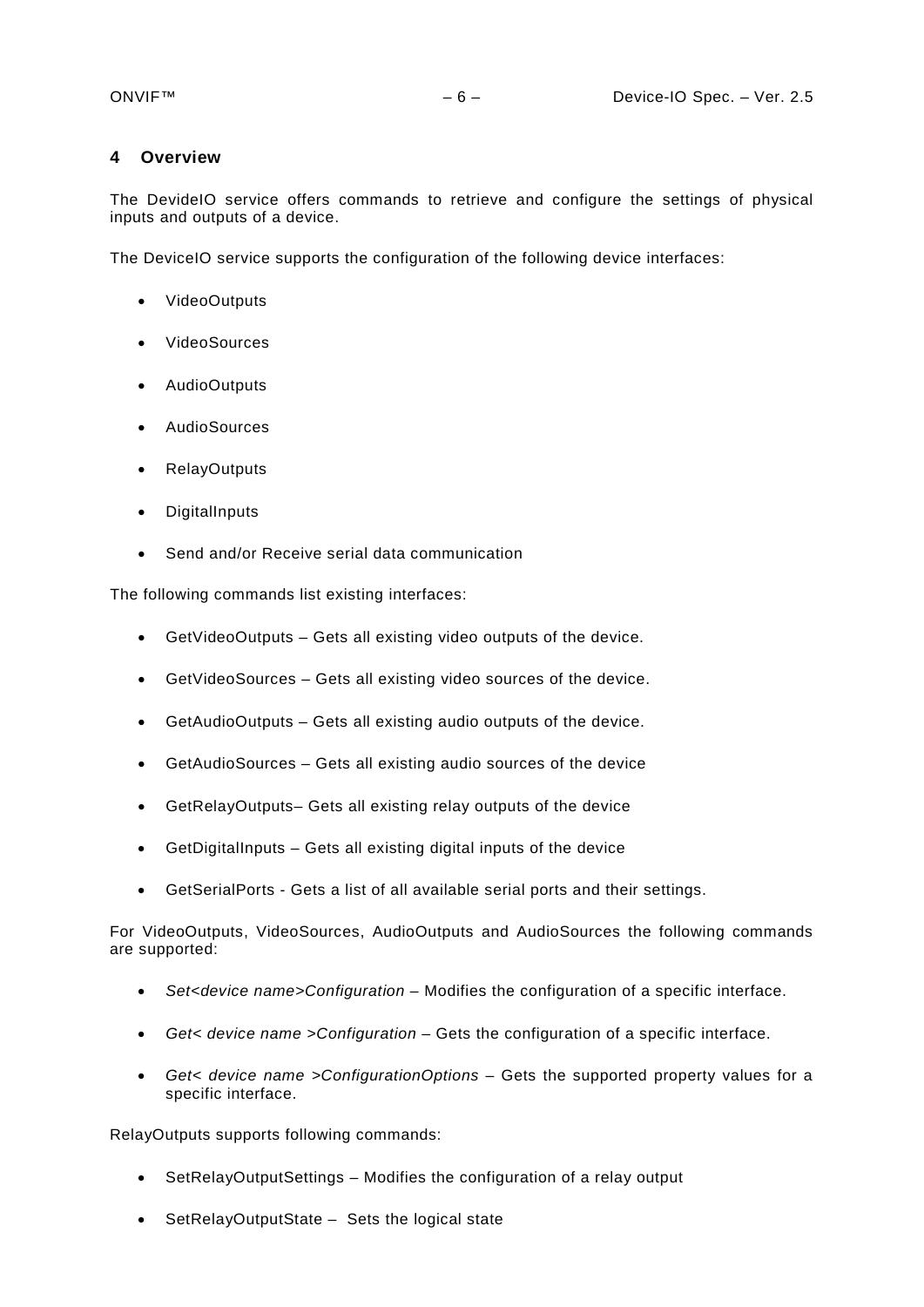SerialPorts additionally support the following command:

• Send and/or Receive serial command - Transmit/receive generic controlling data to/from a serial device

WSDL for the DeviceIO service is specified in [http://www.onvif.org/ver10/deviceio.wsdl.](http://www.onvif.org/ver10/deviceio.wsdl)

**Prefix Namespace URI** env http://www.w3.org/2003/05/soap-envelope ter http://www.onvif.org/ver10/error xs | http://www.w3.org/2001/XMLSchema tt http://www.onvif.org/ver10/schema tmd http://www.onvif.org/ver10/deviceIO/wsdl

# **Table 1: Referenced namespaces (with prefix)**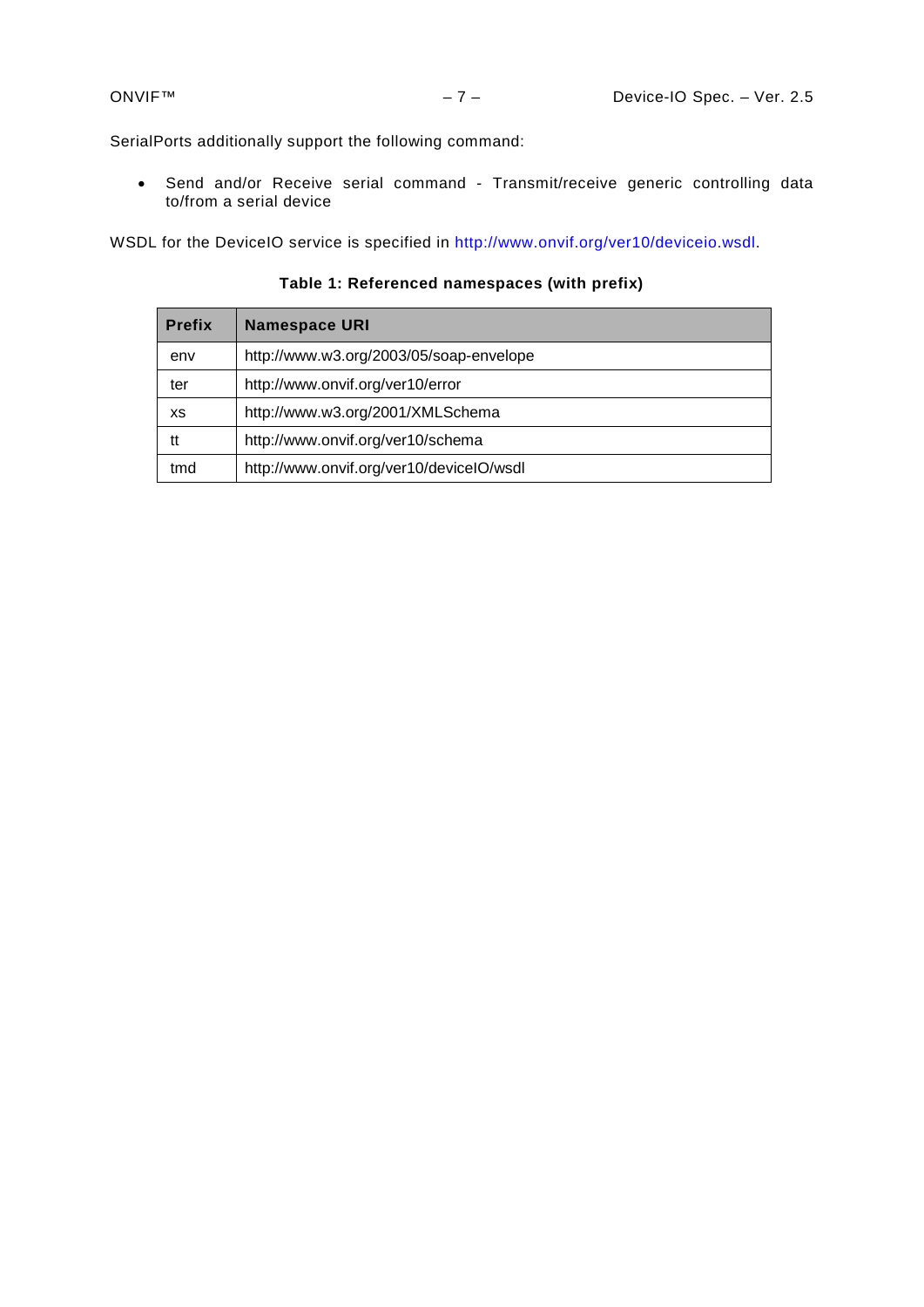#### <span id="page-7-0"></span>**5 Service**

This service offers commands to retrieve and configure the physical Inputs and Outputs of a device.

Commands to request the available video and audio in- and outputs are defined as well as commands to request the available relays. This service also offers functions to request and change the configuration of these entities.

A device that has physical sources and outputs SHALL support this service as described in [DeviceIOService.wsdl].

Some functionality of this service overlaps with functionality that is defined in the Media Service. If a device (e.g. a NVT) needs to implement both services it should use the commands that are defined in this service to configure its audio in- and outputs or its video sources.

#### <span id="page-7-1"></span>**5.1 VideoOutputs**

The VideoOutput type represents the physical Video Outputs of a device that can be connected to a monitor to display the video signal. The structure contains the Layout Settings that can be configured using the Display Service.

#### <span id="page-7-2"></span>**5.1.1 GetVideoOutputs**

This command lists all available video outputs of a device. A device that has one or more physical video outputs shall support listing of available video outputs through the GetVideoOutputs command.

| <b>GetVideoOutputs</b>   | Access Class: READ MEDIA                                                                                                                                                                         |  |
|--------------------------|--------------------------------------------------------------------------------------------------------------------------------------------------------------------------------------------------|--|
| Message name             | <b>Description</b>                                                                                                                                                                               |  |
| GetVideoOutputsRequest   | This is an empty message.                                                                                                                                                                        |  |
| GetVideoOutputsResponse  | Contains a list of structures describing all available video outputs of the<br>device. If a device has no VideoOutputs an empty list is returned.<br>Tt: VideoOutput VideoOutputs [0][unbounded] |  |
| <b>Fault codes</b>       | <b>Description</b>                                                                                                                                                                               |  |
| No specific fault codes. |                                                                                                                                                                                                  |  |

#### <span id="page-7-3"></span>**5.2 VideoOutputConfiguration**

#### <span id="page-7-4"></span>**5.2.1 GetVideoOutputConfiguration**

This operation requests the configuration of a Video Output. A device that has one or more Video Outputs shall support the retrieval of the VideoOutputConfiguration through this command.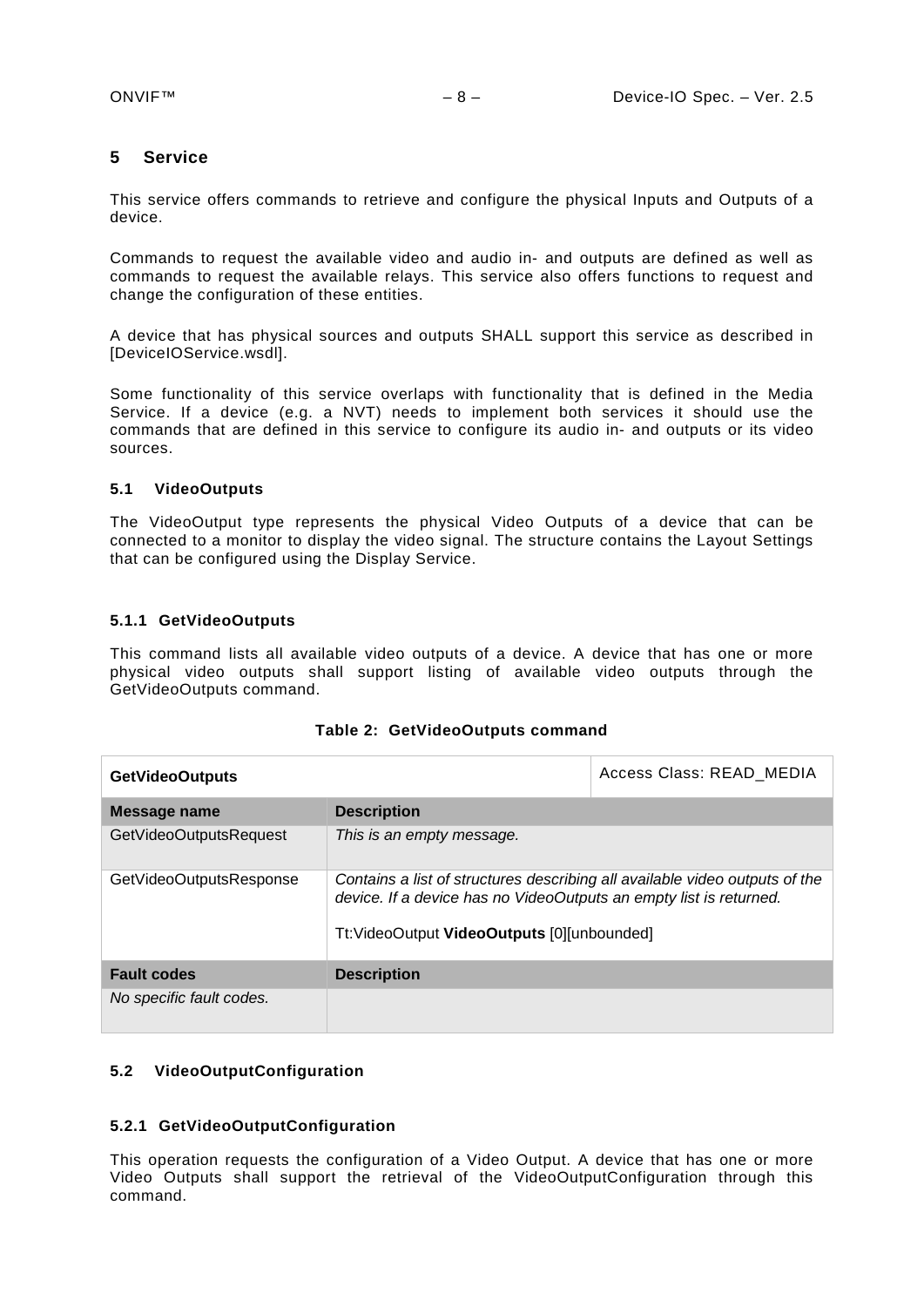| <b>GetVideoOutputConfiguration</b>                   |                                                                                                                                                             | Access Class: READ MEDIA |
|------------------------------------------------------|-------------------------------------------------------------------------------------------------------------------------------------------------------------|--------------------------|
| Message name                                         | <b>Description</b>                                                                                                                                          |                          |
| GetVideoOutputConfigurationRequest                   | This message contains the token of the VideoOutput.<br>Tt:ReferenceToken VideoOutputToken [1][1]                                                            |                          |
| GetVideoOutputConfigurationResponse                  | This message contains the requested<br>VideoOutputConfiguration with the matching token.<br>Tt: VideoOutputConfiguration VideoOutputConfiguration<br>[1][1] |                          |
| <b>Fault codes</b>                                   | <b>Description</b>                                                                                                                                          |                          |
| env:Sender<br>ter:InvalidArgVal<br>ter:NoVideoOutput | The requested VideoOutput indicated with<br>VideoOutputToken does not exist.                                                                                |                          |

# **Table 3: GetVideoOutputConfiguration command**

# <span id="page-8-0"></span>**5.2.2 SetVideoOutputConfiguration**

This operation modifies a video output configuration. A device that has one or more video outputs shall support the setting of its video output configuration through this command.

|  |  | Table 4: SetVideoOutputConfiguration command |  |
|--|--|----------------------------------------------|--|
|--|--|----------------------------------------------|--|

| <b>SetVideoOutputConfiguration</b>                   | Access Class: ACTUATE                                                                                                                                                                                                                                                                                                                                                                                                |  |
|------------------------------------------------------|----------------------------------------------------------------------------------------------------------------------------------------------------------------------------------------------------------------------------------------------------------------------------------------------------------------------------------------------------------------------------------------------------------------------|--|
| Message name                                         | <b>Description</b>                                                                                                                                                                                                                                                                                                                                                                                                   |  |
| SetVideoOutputConfiguration-<br>Request              | The <b>Configuration</b> element contains the modified VideoOutput<br>configuration.<br>The <b>ForcePersistence</b> element determines if the configuration<br>changes shall be stored and remain after reboot. If true, changes<br>shall be persistent. If false, changes MAY revert to previous values<br>after reboot.<br>Tt: VideoOutputConfiguration Configuration [1][1]<br>xs:boolean ForcePersistence [1][1] |  |
| SetVideoOutputConfiguration-<br>Response             | This message is empty.                                                                                                                                                                                                                                                                                                                                                                                               |  |
| <b>Fault codes</b>                                   | <b>Description</b>                                                                                                                                                                                                                                                                                                                                                                                                   |  |
| env:Sender<br>ter:InvalidArgVal<br>ter:NoVideoOutput | The requested Video Output does not exist                                                                                                                                                                                                                                                                                                                                                                            |  |
| env:Sender<br>ter:InvalidArgVal<br>ter:ConfigModify  | The configuration parameters are not possible to set.                                                                                                                                                                                                                                                                                                                                                                |  |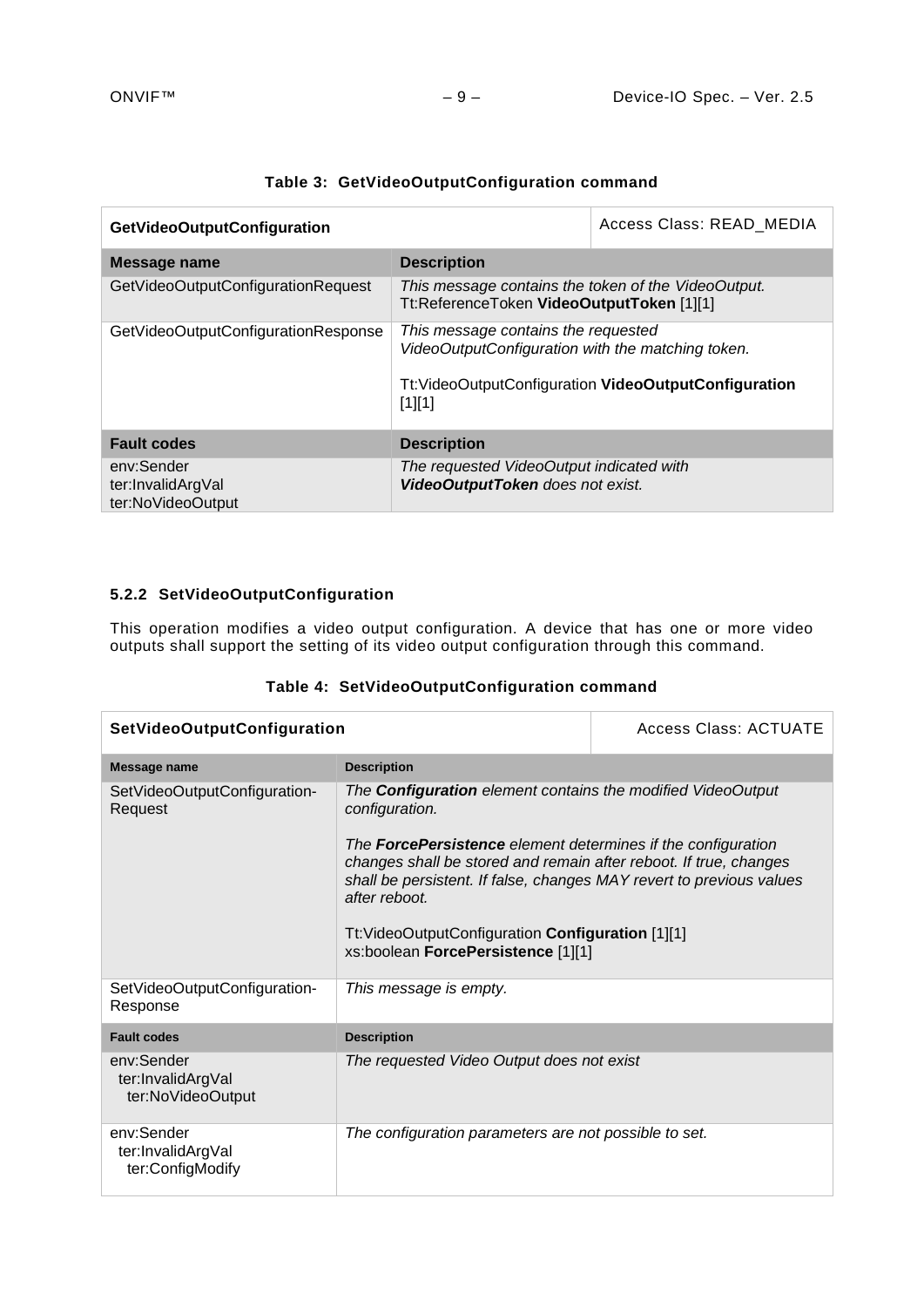#### <span id="page-9-0"></span>**5.2.3 GetVideoOutputConfigurationOptions**

This operation requests the VideoOutputConfigurationOptions of a VideoOutput. A device that has one or more video outputs shall support the retrieval of VideoOutputConfigurationOptions through this command.

## **Table 5: GetVideoOutputConfigurationOptions command**

| <b>GetVideoOutputConfigurationOptions</b>              | Access Class: READ_MEDIA                                                                                                                                                     |  |
|--------------------------------------------------------|------------------------------------------------------------------------------------------------------------------------------------------------------------------------------|--|
| Message name                                           | <b>Description</b>                                                                                                                                                           |  |
| GetVideoOutputConfiguration-<br><b>OptionsRequest</b>  | The VideoOutputToken element specifies the VideoOutput whose<br>options are requested. The VideoOutput shall exist in the device<br>tt:ReferenceToken VideoOutputToken[1][1] |  |
| GetVideoOutputConfiguration-<br><b>OptionsResponse</b> | The response contains the VideoOutputOptions of the device.                                                                                                                  |  |
|                                                        | Tt: VideoOutputConfigurationOptions VideoOutputOptions[1][1]                                                                                                                 |  |
| <b>Fault codes</b>                                     | <b>Description</b>                                                                                                                                                           |  |
| env:Sender<br>ter:InvalidArgVal<br>ter:NoVideoOutput   | The requested Video Output does not exist                                                                                                                                    |  |

## <span id="page-9-1"></span>**5.3 VideoSources**

A VideoSource represents physical video input. The structure contains the pixel resolution of the video, framerate and imaging settings. The imaging settings can be manipulated through the ImagingService if supported and contains parameters for focus, exposure and brightness, for example.

## <span id="page-9-2"></span>**5.3.1 GetVideoSources**

This operation lists all available video sources for the device. The device that has one or more video inputs shall support the listing of available video sources through the GetVideoSources command.

| <b>GetVideoSources</b>  |                                                                                                                                                                                               | Access Class: READ MEDIA |
|-------------------------|-----------------------------------------------------------------------------------------------------------------------------------------------------------------------------------------------|--------------------------|
| Message name            | <b>Description</b>                                                                                                                                                                            |                          |
| GetVideoSourcesRequest  | This is an empty message.                                                                                                                                                                     |                          |
| GetVideoSourcesResponse | Contains a list of structures describing all available video sources of<br>the device. If a device has no Video Source an empty list is returned<br>tt:VideoSource VideoSource [0][unbounded] |                          |

#### **Table 6: GetVideoSources command**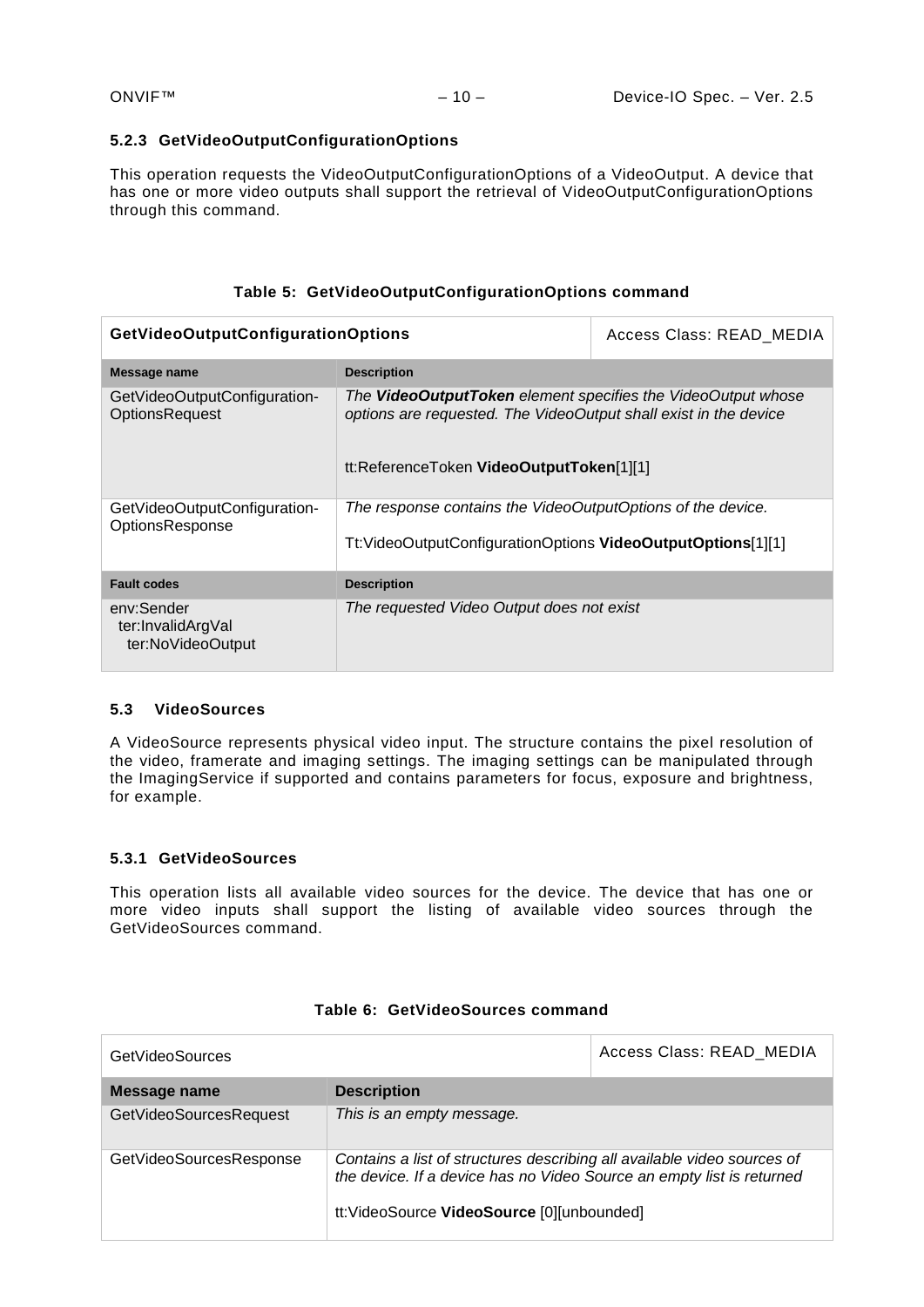| <b>Fault codes</b>       | <b>Description</b> |
|--------------------------|--------------------|
| No specific fault codes. |                    |

#### <span id="page-10-0"></span>**5.4 VideoSourceConfiguration**

A VideoSourceConfiguration contains a reference to a VideoSource and a Bounds structure containing either the whole VideoSource pixel area or a sub-portion of it. The Bounds and VideoSource define the image that is streamed to a client.

#### <span id="page-10-1"></span>**5.4.1 GetVideoSourceConfiguration**

This operation lists the video source configurations of a VideoSource. A device with one or more video sources shall support the GetVideoSourceConfigurations command.

| <b>GetVideoSourceConfiguration</b>                   |                                                                                                                                                                   | Access Class: READ MEDIA |
|------------------------------------------------------|-------------------------------------------------------------------------------------------------------------------------------------------------------------------|--------------------------|
| Message name                                         | <b>Description</b>                                                                                                                                                |                          |
| GetVideoSourceConfigurationRequest                   | This message contains the token of the video input.<br>Tt:ReferenceToken VideoSourceToken [1][1]                                                                  |                          |
| GetVideoSourceConfigurationResponse                  | This message contains the requested<br>VideoSourceConfiguration with the matching token.<br>Tt: Video Source Configuration Video Source Configuration<br>$[1][1]$ |                          |
| <b>Fault codes</b>                                   | <b>Description</b>                                                                                                                                                |                          |
| env:Sender<br>ter:InvalidArgVal<br>ter:NoVideoSource | The requested VideoSource indicated with<br><b>VideoSourceToken</b> does not exist.                                                                               |                          |

# **Table 7: GetVideoSourceConfiguration command**

#### <span id="page-10-2"></span>**5.4.2 SetVideoSourceConfiguration**

This operation modifies a video input configuration. A device that has one or more video sources shall support the setting of the VideoSourceConfiguration through this command.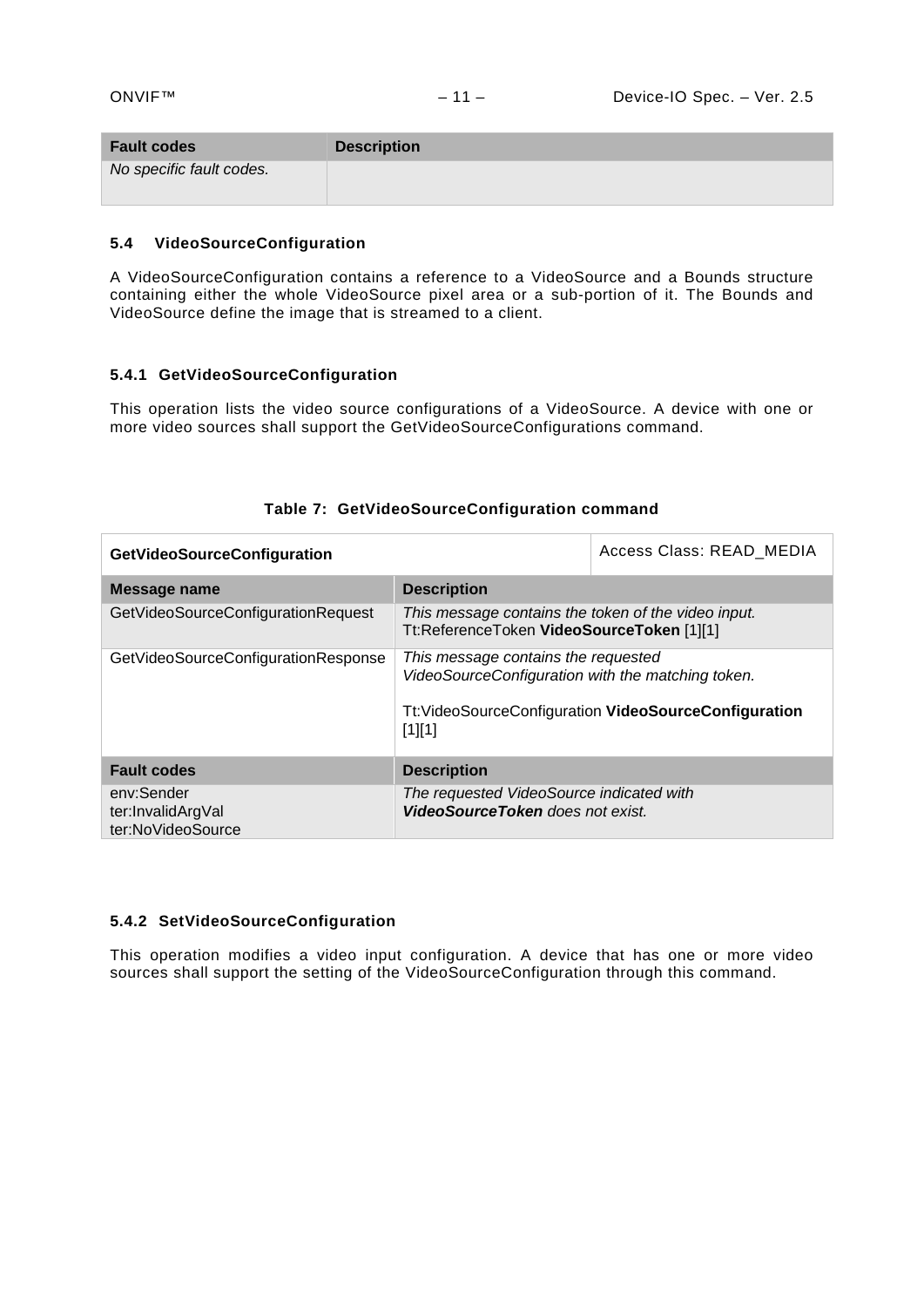| SetVideoSourceConfiguration                                                                                                                                                                                                                                                                                                                                                                                                                                                                                                                                                                                                   |                                                       | Access Class: ACTUATE |
|-------------------------------------------------------------------------------------------------------------------------------------------------------------------------------------------------------------------------------------------------------------------------------------------------------------------------------------------------------------------------------------------------------------------------------------------------------------------------------------------------------------------------------------------------------------------------------------------------------------------------------|-------------------------------------------------------|-----------------------|
| Message name                                                                                                                                                                                                                                                                                                                                                                                                                                                                                                                                                                                                                  | <b>Description</b>                                    |                       |
| SetVideoSourceConfiguration-<br>The <b>Configuration</b> element contains the modified VideoSource<br>Request<br>configuration. The Configuration contains an element that specifies<br>the VideoSource whose configuration is to be modified. The<br>VideoSource shall exist in the device<br>The <b>ForcePersistence</b> element determines if the configuration<br>changes shall be stored and remain after reboot. If true, changes<br>shall be persistent. If false, changes MAY revert to previous values<br>after reboot.<br>Tt: Video Source Configuration Configuration [1][1]<br>xs:boolean ForcePersistence [1][1] |                                                       |                       |
| SetVideoSourceConfiguration-<br>Response                                                                                                                                                                                                                                                                                                                                                                                                                                                                                                                                                                                      | This message is empty.                                |                       |
| <b>Fault codes</b>                                                                                                                                                                                                                                                                                                                                                                                                                                                                                                                                                                                                            | <b>Description</b>                                    |                       |
| env:Sender<br>ter:InvalidArgVal<br>ter:NoVideoSource                                                                                                                                                                                                                                                                                                                                                                                                                                                                                                                                                                          | The requested VideoSource does not exist              |                       |
| env:Sender<br>ter:InvalidArgVal<br>ter:ConfigModify                                                                                                                                                                                                                                                                                                                                                                                                                                                                                                                                                                           | The configuration parameters are not possible to set. |                       |

# **Table 8: SetVideoSourceConfiguration command**

# <span id="page-11-0"></span>**5.4.3 GetVideoSourceConfigurationOptions**

This operation requests the VideoSourceConfigurationOptions of a VideoSource. A device with one or more video sources shall support this command.

| <b>GetVideoSourceConfigurationOptions</b>             |                                                                                                                                                                                                                                                           | Access Class: READ MEDIA |
|-------------------------------------------------------|-----------------------------------------------------------------------------------------------------------------------------------------------------------------------------------------------------------------------------------------------------------|--------------------------|
| Message name                                          | <b>Description</b>                                                                                                                                                                                                                                        |                          |
| GetVideoSourceConfiguration-<br><b>OptionsRequest</b> | The <b>VideoSourceToken</b> element specifies the Video Input whose<br>options are requested. The Video Input shall exist in the device<br>tt:ReferenceToken VideoSourceToken[1][1]                                                                       |                          |
| GetVideoSourceConfiguration-<br>OptionsResponse       | The VideoSourceOptions return the valid Bounds as well as a<br>element that delivers the VideoSourceToken available. This field shall<br>be set to the Source whose options are requested.<br>Tt:VideoSourceConfigurationOptions VideoSourceOptions[1][1] |                          |
| <b>Fault codes</b>                                    | <b>Description</b>                                                                                                                                                                                                                                        |                          |
| env:Sender<br>ter:InvalidArgVal<br>ter:NoVideoSource  | The requested Video Input does not exist                                                                                                                                                                                                                  |                          |

|  | Table 9: GetVideoSourceConfigurationOptions command |
|--|-----------------------------------------------------|
|--|-----------------------------------------------------|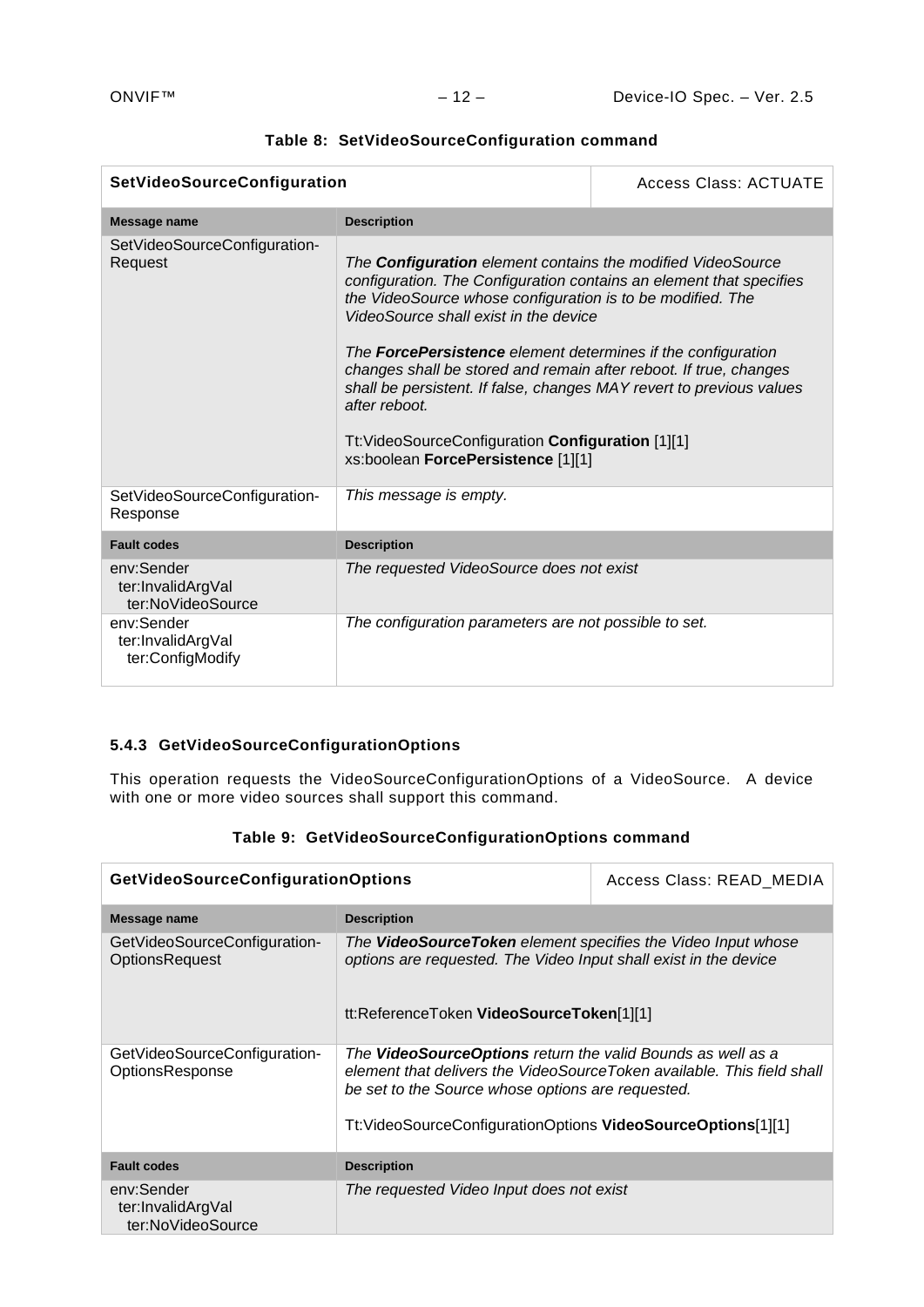#### <span id="page-12-0"></span>**5.5 AudioOutputs**

The Audio Output represents the physical audio outputs that can be connected to a loudspeaker.

#### <span id="page-12-1"></span>**5.5.1 GetAudioOutputs**

This command lists all available audio outputs of a device. A device that has one ore more physical audio outputs shall support listing of available audio outputs through the GetAudioOutputs command.

| <b>GetAudioOutputs</b>                                                | Access Class: READ MEDIA                                                                                                                                                                        |  |
|-----------------------------------------------------------------------|-------------------------------------------------------------------------------------------------------------------------------------------------------------------------------------------------|--|
| Message name                                                          | <b>Description</b>                                                                                                                                                                              |  |
| GetAudioOutputsRequest                                                | This is an empty message.                                                                                                                                                                       |  |
| GetAudioOutputsResponse                                               | Contains a list of structures describing all available audio outputs of the<br>device. If a device has no AudioOutputs an empty list is returned.<br>Tt:AudioOutput AudioOutputs [0][unbounded] |  |
| <b>Fault codes</b>                                                    | <b>Description</b>                                                                                                                                                                              |  |
| env:Receiver<br>ter:ActionNotSupported<br>ter:AudioOutputNotSupported | Audio or Audio Outputs are not supported by the Device                                                                                                                                          |  |

#### **Table 10: GetAudioOutputs command**

#### <span id="page-12-2"></span>**5.6 AudioOutputConfiguration**

An AudioOutputConfiguration contains a reference to an existing AudioOutput. The AudioOutput configuration contains a parameter to control the output level.

#### <span id="page-12-3"></span>**5.6.1 GetAudioOutputConfiguration**

This operation requests the AudioOutputConfiguration of an AudioOutput. A device that has one or more AudioOutputs shall support the retrieval of the AudioOutputConfiguration through this command.

| <b>GetAudioOutputConfiguration</b> |                                                                                                  | Access Class: READ MEDIA |
|------------------------------------|--------------------------------------------------------------------------------------------------|--------------------------|
| Message name                       | <b>Description</b>                                                                               |                          |
| GetAudioOutputConfigurationRequest | This message contains the token of the AudioOutput.<br>Tt:ReferenceToken AudioOutputToken [1][1] |                          |

#### **Table 11: GetAudioOutputConfiguration command**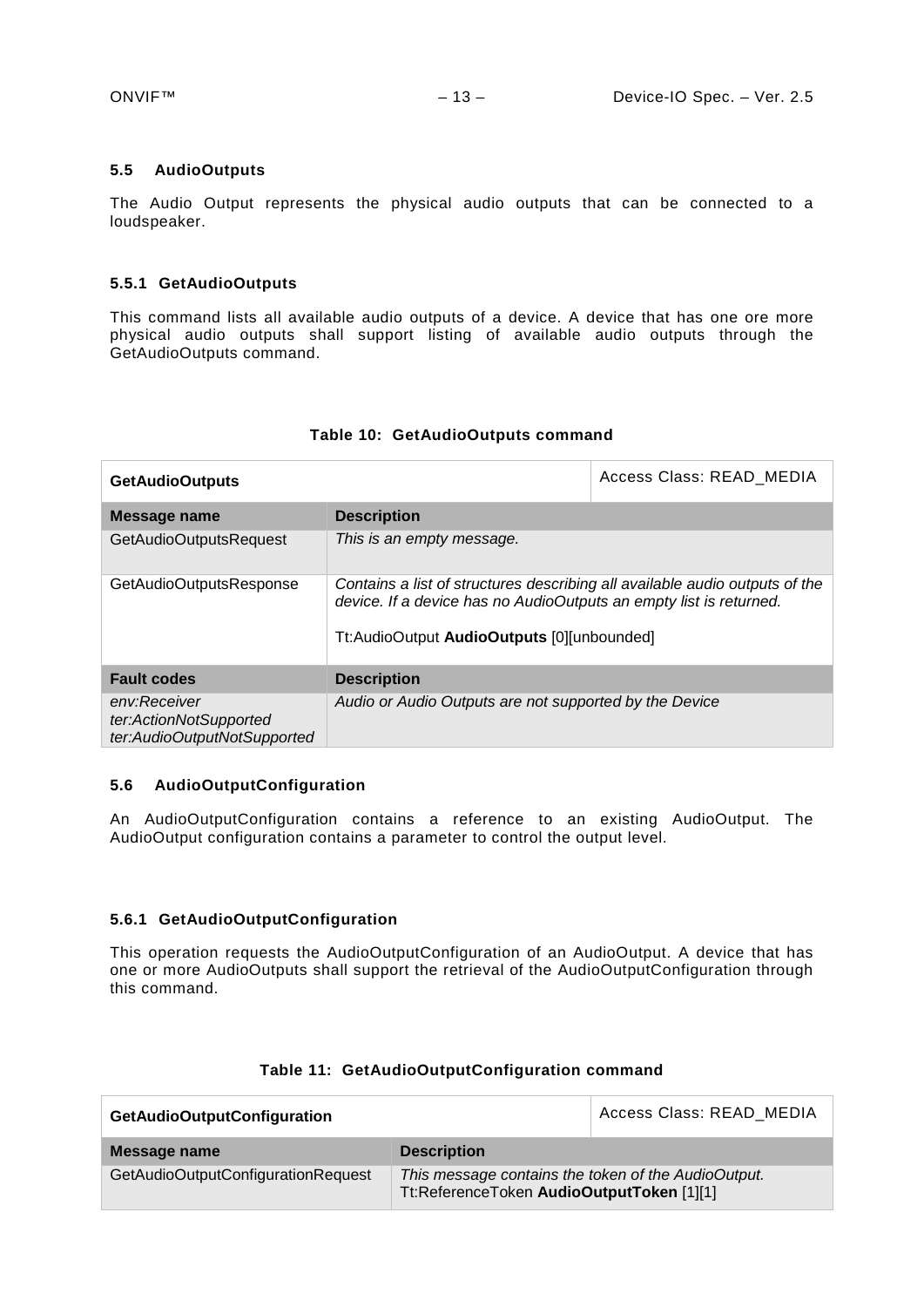| GetAudioOutputConfigurationResponse | This message contains the requested<br>AudioOutputConfiguration with the matching token.<br>Tt:AudioOutputConfiguration AudioOutputConfiguration<br>$[1][1]$ |
|-------------------------------------|--------------------------------------------------------------------------------------------------------------------------------------------------------------|
| <b>Fault codes</b>                  | <b>Description</b>                                                                                                                                           |
| env:Sender<br>ter:InvalidArgVal     | The requested AudioOutput indicated with<br>AudioOutputToken does not exist.                                                                                 |

## <span id="page-13-0"></span>**5.6.2 SetAudioOutputConfiguration**

This operation modifies an audio output configuration. A device that has one ore more audio outputs shall support the setting of the AudioOutputConfiguration through this command.

| <b>SetAudioOutputConfiguration</b>                   |                                                                                                                                                                                                                                                                                                                                                                                                                                                                                                                                                                                    | <b>Access Class: ACTUATE</b> |
|------------------------------------------------------|------------------------------------------------------------------------------------------------------------------------------------------------------------------------------------------------------------------------------------------------------------------------------------------------------------------------------------------------------------------------------------------------------------------------------------------------------------------------------------------------------------------------------------------------------------------------------------|------------------------------|
| Message name                                         | <b>Description</b>                                                                                                                                                                                                                                                                                                                                                                                                                                                                                                                                                                 |                              |
| SetAudioOutputConfiguration-<br>Request              | The <b>Configuration</b> element contains the modified AudioOutput<br>configuration. The Configuration contains an element that specifies<br>the Audio Output whose configuration is to be modified. The Audio<br>Output shall exist in the device.<br>The <b>ForcePersistence</b> element determines if the configuration<br>changes shall be stored and remain after reboot. If true, changes<br>shall be persistent. If false, changes MAY revert to previous values<br>after reboot.<br>Tt:AudioOutputConfiguration Configuration [1][1]<br>xs:boolean ForcePersistence [1][1] |                              |
| SetAudioOutputConfiguration-<br>Response             | This message is empty.                                                                                                                                                                                                                                                                                                                                                                                                                                                                                                                                                             |                              |
| <b>Fault codes</b>                                   | <b>Description</b>                                                                                                                                                                                                                                                                                                                                                                                                                                                                                                                                                                 |                              |
| env:Sender<br>ter:InvalidArgVal<br>ter:NoAudioOutput | The requested Audio Output does not exist                                                                                                                                                                                                                                                                                                                                                                                                                                                                                                                                          |                              |
| env:Sender<br>ter:InvalidArgVal<br>ter:ConfigModify  | The configuration parameters are not possible to set.                                                                                                                                                                                                                                                                                                                                                                                                                                                                                                                              |                              |

## **Table 12: SetAudioOutputConfiguration command**

#### <span id="page-13-1"></span>**5.6.3 GetAudioOutputConfigurationOptions**

This operation requests the AudioOutputConfigurationOptions of an AudioOutput. A device that has one or more AudioOutputs shall support this command.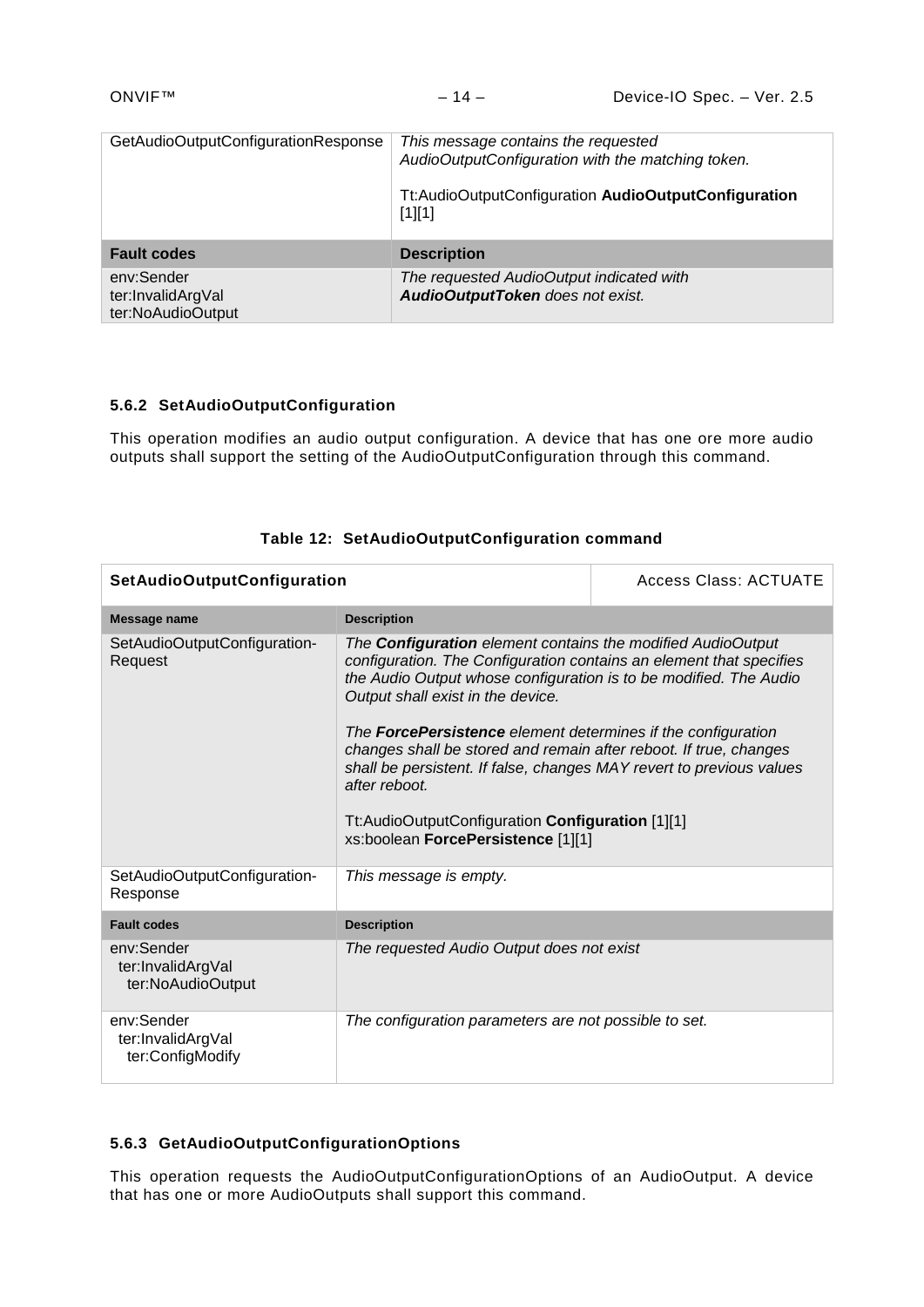| GetAudioOutputConfigurationOptions                    |                                                                                                                                                                                                                                                                                    | Access Class: READ MEDIA |
|-------------------------------------------------------|------------------------------------------------------------------------------------------------------------------------------------------------------------------------------------------------------------------------------------------------------------------------------------|--------------------------|
| Message name                                          | <b>Description</b>                                                                                                                                                                                                                                                                 |                          |
| GetAudioOutputConfiguration-<br><b>OptionsRequest</b> | The <b>AudioOutputToken</b> element specifies the Audio Output whose<br>options are requested. The Audio Output shall exist in the device<br>tt:ReferenceToken AudioOutputToken[1][1]                                                                                              |                          |
| GetAudioOutputConfiguration-<br>OptionsResponse       | The <b>AudioOutputsOptions</b> return the valid value ranges for<br>SendPrimacy and OutputLevel as well as the AudioOutputToken<br>available. This field shall be set to the Output whose options are<br>requested.<br>Tt:AudioOutputConfigurationOptions AudioOutputOptions[1][1] |                          |
| <b>Fault codes</b>                                    | <b>Description</b>                                                                                                                                                                                                                                                                 |                          |
| env:Sender<br>ter:InvalidArgVal<br>ter:NoAudioOutput  | The requested Audio Output does not exist                                                                                                                                                                                                                                          |                          |

# **Table 13: GetAudioOutputConfigurationOptions command**

## <span id="page-14-0"></span>**5.7 AudioSources**

An AudioSource represents unencoded audio input and states the number of input channels

#### <span id="page-14-1"></span>**5.7.1 GetAudioSources**

This operation lists all available audio sources for the device. The device that has one or more audio sources shall support the listing of available audio inputs through the GetAudioSources command.

| <b>GetAudioSources</b>                                                |                                                                                                                                                                                              | Access Class: READ MEDIA |
|-----------------------------------------------------------------------|----------------------------------------------------------------------------------------------------------------------------------------------------------------------------------------------|--------------------------|
| Message name                                                          | <b>Description</b>                                                                                                                                                                           |                          |
| <b>GetAudioSourcesRequest</b>                                         | This is an empty message.                                                                                                                                                                    |                          |
| GetAudioSourcesResponse                                               | Contains a list of structures describing all available audio sources of<br>the device. If a device has no Audio Input an empty list is returned<br>tt:AudioSource AudioSource [0][unbounded] |                          |
| <b>Fault codes</b>                                                    | <b>Description</b>                                                                                                                                                                           |                          |
| env:Receiver<br>ter:ActionNotSupported<br>ter:AudioOutputNotSupported | NVT does not support audio.                                                                                                                                                                  |                          |

|  | Table 14: GetAudioSources command |  |
|--|-----------------------------------|--|
|--|-----------------------------------|--|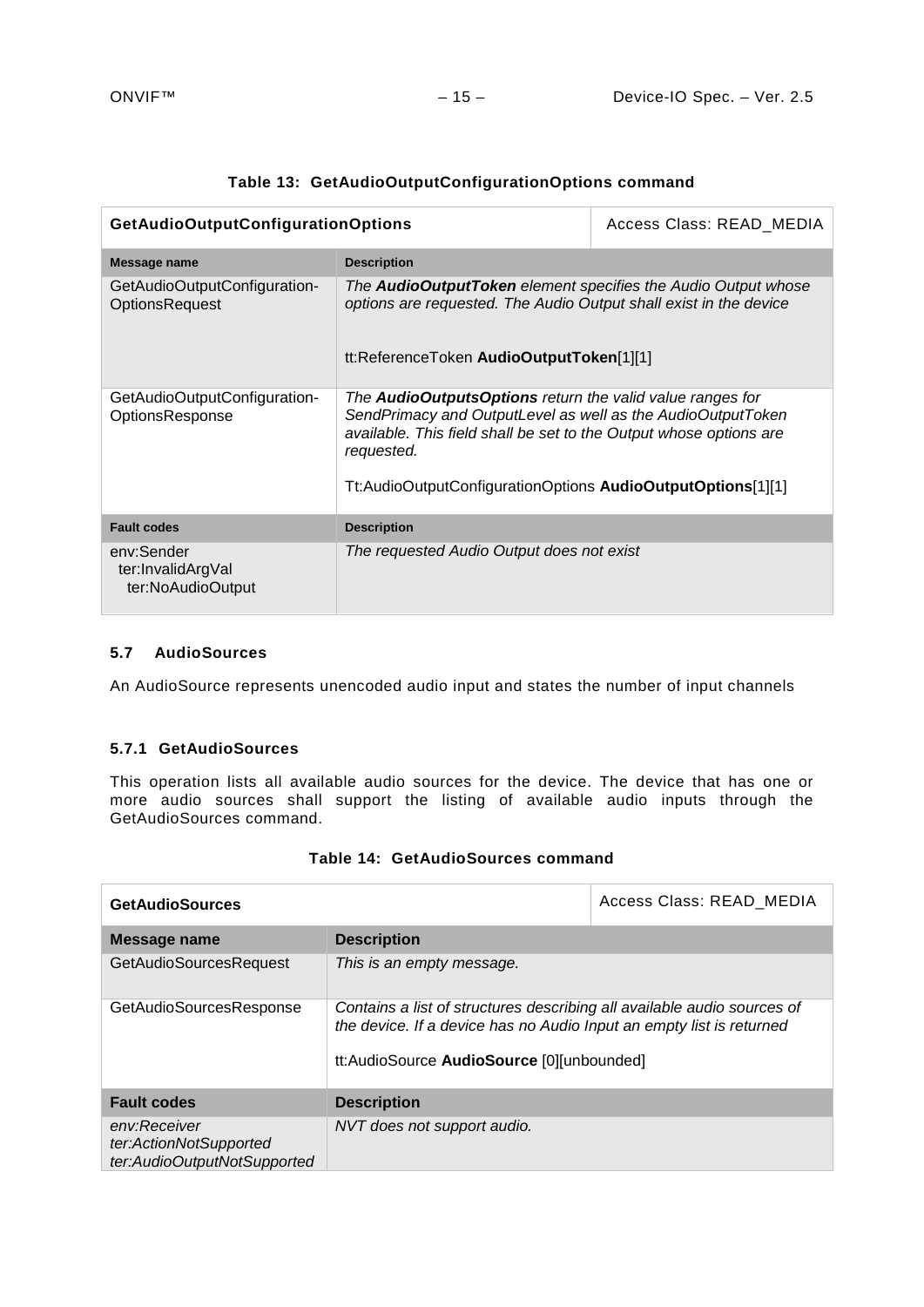#### <span id="page-15-0"></span>**5.8 AudioSourceConfiguration**

An AudioSourceConfiguration contains a reference to an Audio Source.

## <span id="page-15-1"></span>**5.8.1 GetAudioSourceConfiguration**

This operation lists the configuration of an Audio Input. A device with one or more audio inputs shall support the GetAudioSourceConfiguration command.

| <b>GetAudioSourceConfiguration</b>                   |                                                                                                                                                              | Access Class: READ MEDIA |
|------------------------------------------------------|--------------------------------------------------------------------------------------------------------------------------------------------------------------|--------------------------|
| Message name                                         | <b>Description</b>                                                                                                                                           |                          |
| GetAudioSourceConfigurationRequest                   | This message contains the token of the AudioSource.<br>Tt:ReferenceToken AudioSourceToken [1][1]                                                             |                          |
| GetAudioSourceConfigurationResponse                  | This message contains the requested<br>AudioSourceConfiguration with the matching token.<br>Tt:AudioSourceConfiguration AudioSourceConfiguration<br>$[1][1]$ |                          |
| <b>Fault codes</b>                                   | <b>Description</b>                                                                                                                                           |                          |
| env:Sender<br>ter:InvalidArgVal<br>ter:NoAudioSource | The requested AudioSource indicated with<br><b>AudioSourceToken</b> does not exist.                                                                          |                          |

# **Table 15: GetAudioSourceConfiguration command**

## <span id="page-15-2"></span>**5.8.2 SetAudioSourceConfiguration**

This operation modifies an audio source configuration. A device that has a one or more audio sources shall support the setting of the AudioSourceConfiguration through this command.

|  | Table 16: SetAudioSourceConfiguration command |
|--|-----------------------------------------------|
|--|-----------------------------------------------|

| <b>SetAudioSourceConfiguration</b>       |                                                                                                                                                                                                                                                                                                                                                                                                                                                                                                                                                                                 | <b>Access Class: ACTUATE</b> |
|------------------------------------------|---------------------------------------------------------------------------------------------------------------------------------------------------------------------------------------------------------------------------------------------------------------------------------------------------------------------------------------------------------------------------------------------------------------------------------------------------------------------------------------------------------------------------------------------------------------------------------|------------------------------|
| Message name                             | <b>Description</b>                                                                                                                                                                                                                                                                                                                                                                                                                                                                                                                                                              |                              |
| SetAudioSourceConfiguration-<br>Request  | The <b>Configuration</b> element contains the modified AudioSource<br>configuration. The Configuration contains an element that specifies<br>the AudioSource whose configuration is to be modified. The Audio<br>Input shall exist in the device<br>The <b>ForcePersistence</b> element determines if the configuration<br>changes shall be stored and remain after reboot. If true, changes<br>shall be persistent. If false, changes MAY revert to previous values<br>after reboot.<br>Tt:AudioSourceConfiguration Configuration [1][1]<br>xs:boolean ForcePersistence [1][1] |                              |
| SetAudioSourceConfiguration-<br>Response | This message is empty.                                                                                                                                                                                                                                                                                                                                                                                                                                                                                                                                                          |                              |
| <b>Fault codes</b>                       | <b>Description</b>                                                                                                                                                                                                                                                                                                                                                                                                                                                                                                                                                              |                              |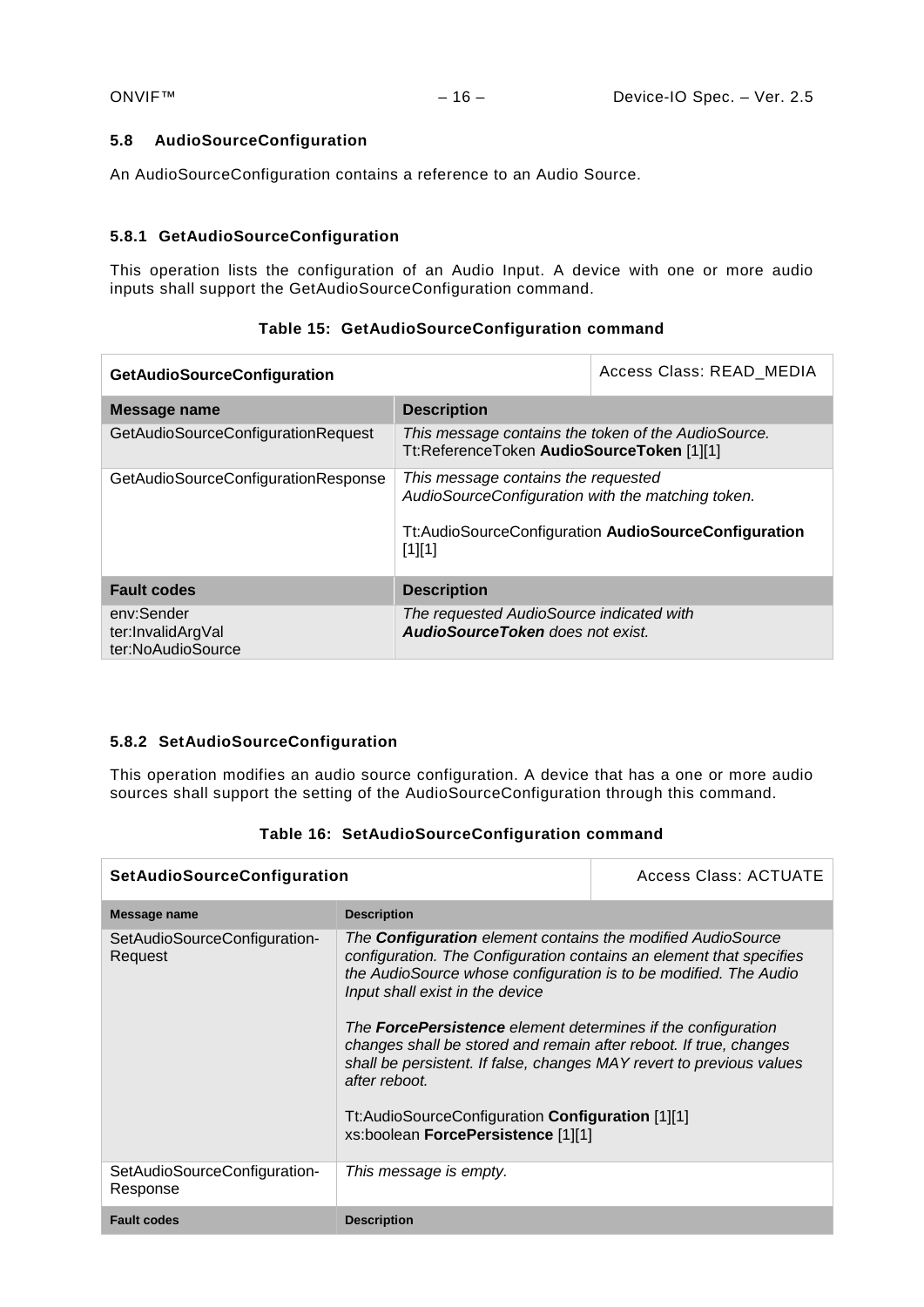| env:Sender<br>ter:InvalidArgVal<br>ter:NoAudioSource | The requested AudioSource does not exist              |
|------------------------------------------------------|-------------------------------------------------------|
| env:Sender<br>ter:InvalidArgVal<br>ter:ConfigModify  | The configuration parameters are not possible to set. |

# <span id="page-16-0"></span>**5.8.3 GetAudioSourceConfigurationOptions**

This operation requests the AudioSourceConfigurationOptions of an AudioSource. A device with one or more AudioSources shall support this command.

# **Table 17: GetAudioSourceConfigurationOptions command**

| <b>GetAudioSourceConfigurationOptions</b>            |                                                                                                                                                                                                           | Access Class: READ_MEDIA |
|------------------------------------------------------|-----------------------------------------------------------------------------------------------------------------------------------------------------------------------------------------------------------|--------------------------|
| Message name                                         | <b>Description</b>                                                                                                                                                                                        |                          |
| GetAudioSourceConfigurationOptions-<br>Request       | The <b>AudioSourceToken</b> element specifies the Audio Input<br>whose options are requested. The AudioSource shall exist in<br>the device<br>tt:ReferenceToken AudioSourceToken[1][1]                    |                          |
| GetAudioSourceConfiguration-<br>Response             | The AudioSourcesOptions return the AudioSourceToken<br>available. This field shall be set to the source whose options<br>are requested.<br>Tt:AudioSourceConfigurationOptions<br>AudioSourceOptions[1][1] |                          |
| <b>Fault codes</b>                                   | <b>Description</b>                                                                                                                                                                                        |                          |
| env:Sender<br>ter:InvalidArgVal<br>ter:NoAudioSource | The requested Audio Input does not exist                                                                                                                                                                  |                          |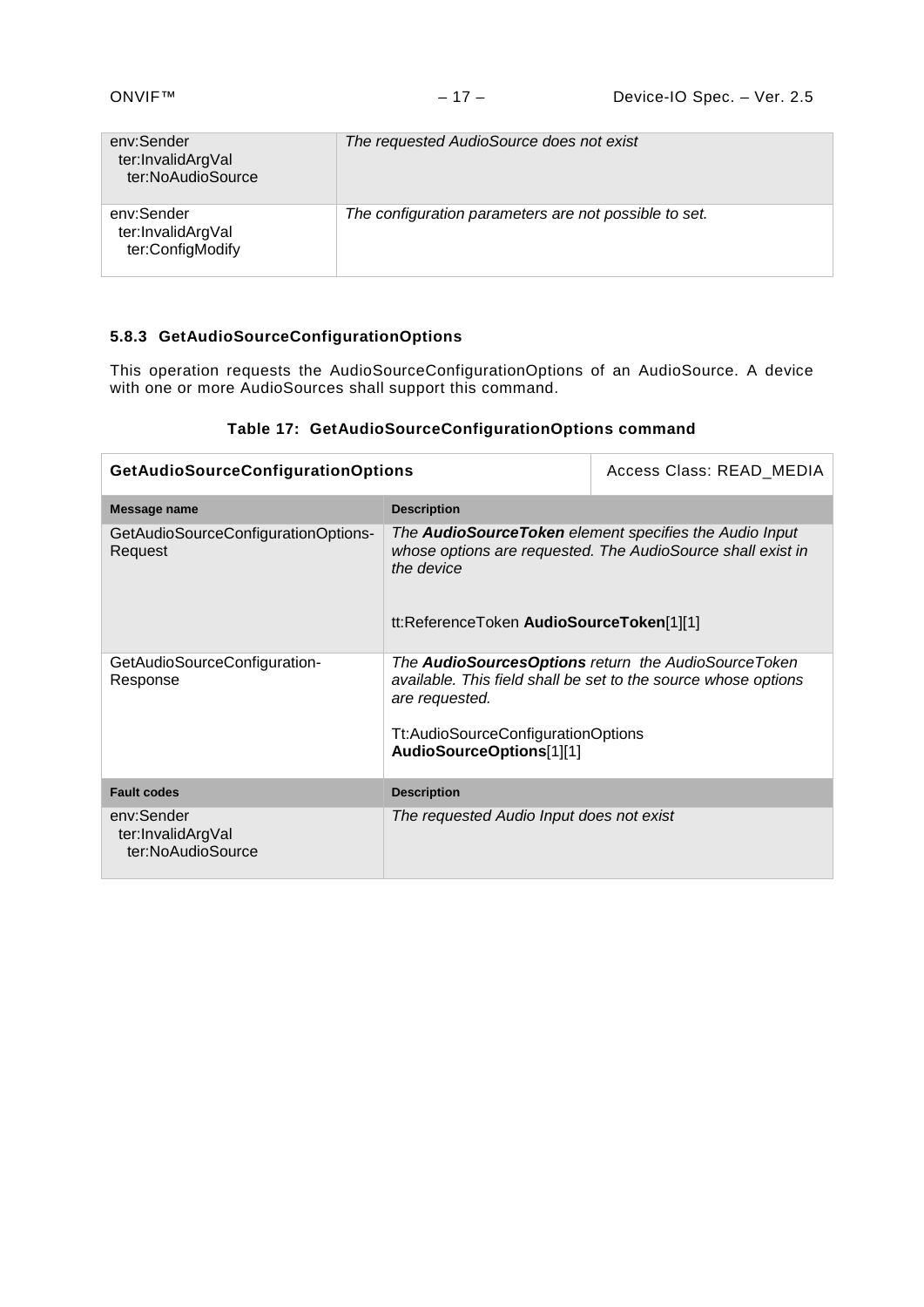#### <span id="page-17-0"></span>**5.9 Relay Outputs**

The Input/Output (I/O) commands are used to control the state or observe the status of the I/O ports. If the device has I/O ports, then it shall support the I/O commands.

Handling of relay outputs is also defined in DeviceManagement, see ONVIF Core Specification secion Input/Output.

#### <span id="page-17-1"></span>**5.9.1 Get relay outputs**

This operation gets a list of all available relay outputs and their settings.

| <b>GetRelayOutputs</b>        |                                                                                                | Access Class: READ MEDIA |
|-------------------------------|------------------------------------------------------------------------------------------------|--------------------------|
| Message name                  | <b>Description</b>                                                                             |                          |
| <b>GetRelayOutputsRequest</b> | This is an empty message.                                                                      |                          |
| GetRelayOutputsResponse       | This message contains an array of relay outputs.<br>Tt:RelayOutput RelayOutputs [0][unbounded] |                          |
| <b>Fault codes</b>            | <b>Description</b>                                                                             |                          |
|                               | No command specific faults!                                                                    |                          |

**Table 18: GetRelayOutputs command**

#### <span id="page-17-2"></span>**5.9.2 Get relay output options**

Request the available settings and ranges for one or all relay outputs. The method shall returns the information for exactly one output when a RelayOutputToken is provided as request parameter. Otherwise the method shall return the information for all relay outputs.

A device that has one or more RelayOutputs should support this command..

Two examples:

- 2) Device supports PT1S to PT120S:
	- <tmd:RelayOutputOptions token='44'> <tmd:Mode>Monostable</tmd:Mode> <tmd:DelayTimes>1 120</tmd:DelayTimes> </tmd:RelayOutputOptions>
- 2) Device supports values PT0.5S, PT1S, PT2s and PT1M:
	- <tmd:RelayOutputOptions token='123'>
		- <tmd:Mode>Monostable</tmd:Mode>
		- <tmd:DelayTimes Discrete='True'>0.5 1 2 60</tmd:DelayTimes>
	- </tmd:RelayOutputOptions>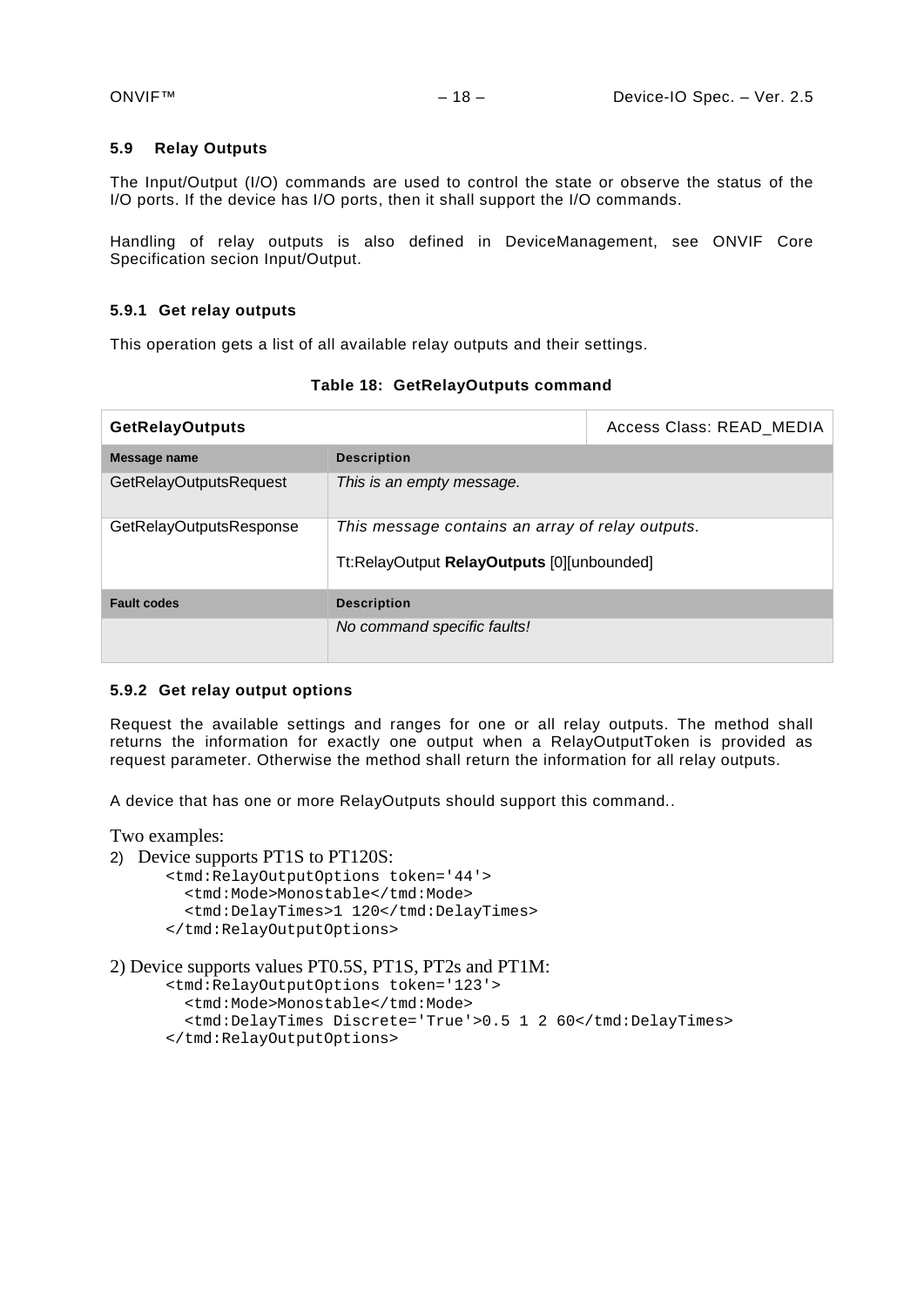| <b>GetRelayOutputOptions</b>  |                                                                                                                     | Access Class: PRE_AUTH                              |
|-------------------------------|---------------------------------------------------------------------------------------------------------------------|-----------------------------------------------------|
| Message name                  | <b>Description</b>                                                                                                  |                                                     |
| GetRelayOutputOptionsRequest  | $\bullet$<br>requested relay output.<br>Tt:ReferenceToken RelayOutputToken [0][1]                                   | "RelayOutputToken": Optional token reference to the |
| GetRelayOutputOptionsResponse | This message contains an array of relay output options.<br>Tmd:RelayOutputOptions RelayOutputOptions [0][unbounded] |                                                     |
| <b>Fault codes</b>            | <b>Description</b>                                                                                                  |                                                     |
|                               | No command specific faults!                                                                                         |                                                     |

#### **Table 19: GetRelayOutputOptions command**

#### <span id="page-18-0"></span>**5.9.3 Set relay output settings**

This operation sets the settings of a relay output.

The relay can work in two relay modes:

- Bistable After setting the state, the relay remains in this state.
- Monostable After setting the state, the relay returns to its idle state after the specified time.

The physical idle state of a relay output can be configured by setting the IdleState to 'open' or 'closed' (inversion of the relay behaviour).

Idle State 'open' means that the relay is open when the relay state is set to 'inactive' through the trigger command (see Section [5.9.4\)](#page-19-0) and closed when the state is set to 'active' through the same command.

Idle State 'closed' means, that the relay is closed when the relay state is set to 'inactive' through the trigger command (see Section [5.9.4\)](#page-19-0) and open when the state is set to 'active' through the same command.

The Duration parameter of the Properties field "DelayTime" describes the time after which the relay returns to its idle state if it is in monostable mode. If the relay is set to bistable mode the value of the parameter shall be ignored.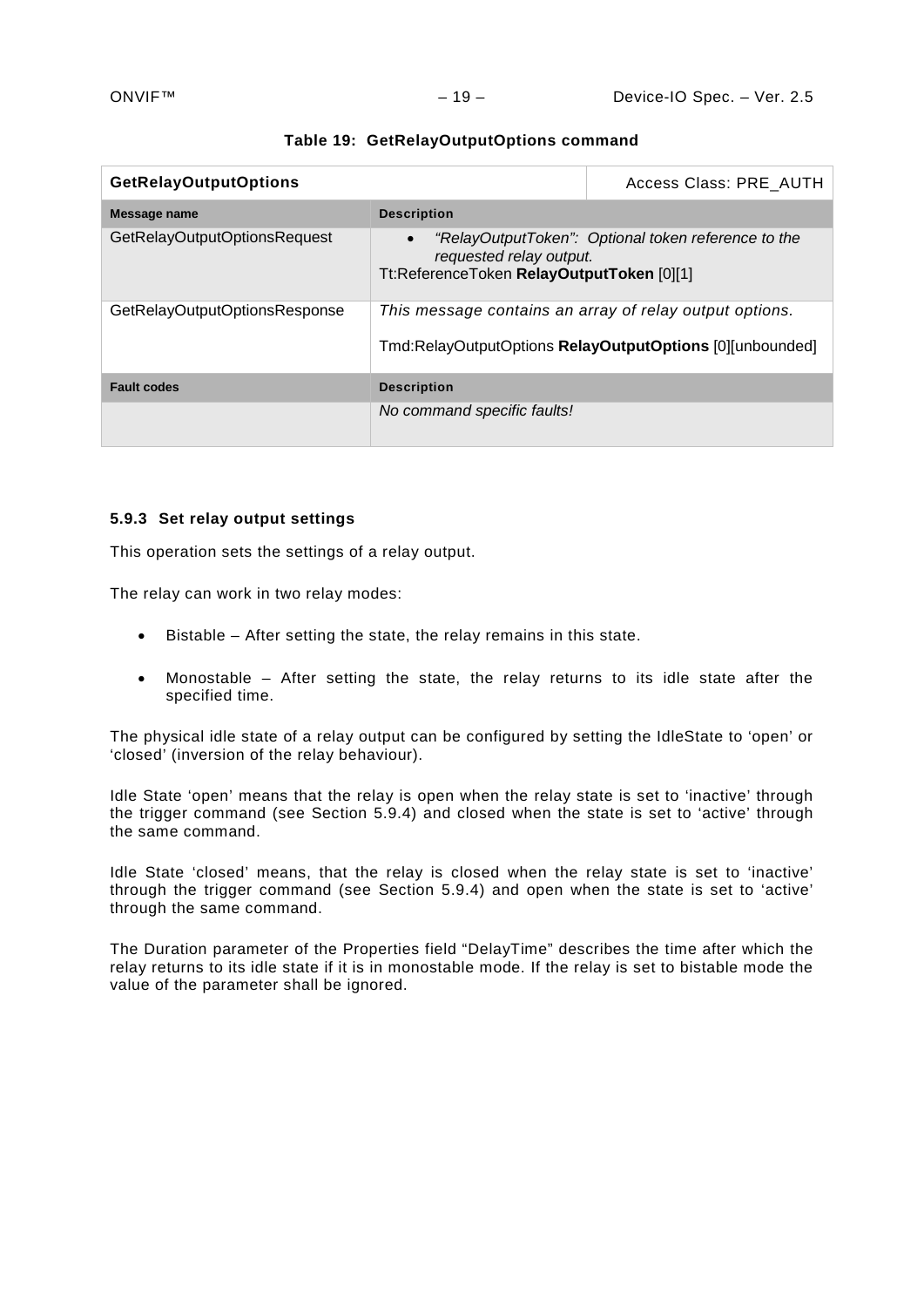| <b>SetRelayOutputSettings</b>                     |                                                                                                                                                                                         | Access Class: ACTUATE                                      |
|---------------------------------------------------|-----------------------------------------------------------------------------------------------------------------------------------------------------------------------------------------|------------------------------------------------------------|
| <b>Message name</b>                               | <b>Description</b>                                                                                                                                                                      |                                                            |
| SetRelayOutputSettingsRequ<br>est                 | This message contains:<br>output.<br>"RelayOutputSettings": The settings of the relay<br>tt:ReferenceToken RelayOutputToken [1][1]<br>tt:RelayOutputSettings RelayOutputSettings [1][1] | "RelayOutputToken": Token reference to the requested relay |
| SetRelayOutputSettingsResp<br>onse                | This is an empty message.                                                                                                                                                               |                                                            |
| <b>Fault codes</b>                                | <b>Description</b>                                                                                                                                                                      |                                                            |
| env:Sender<br>ter:InvalidArgVal<br>ter:RelayToken | Unknown relay token reference.                                                                                                                                                          |                                                            |
| Env:Sender<br>ter:InvalidArgVal<br>ter:ModeError  | Monostable delay time not valid                                                                                                                                                         |                                                            |

|  | Table 20: SetRelayOutputSettings command. |  |
|--|-------------------------------------------|--|
|--|-------------------------------------------|--|

# <span id="page-19-0"></span>**5.9.4 Trigger relay output**

-

This operation triggers a relay output<sup>1</sup>.

|  | Table 21: SetRelayOutputState command |
|--|---------------------------------------|
|--|---------------------------------------|

| <b>SetRelayOutputState</b>                        |                                                                                                                                                                                                       | <b>Access Class: ACTUATE</b>                              |
|---------------------------------------------------|-------------------------------------------------------------------------------------------------------------------------------------------------------------------------------------------------------|-----------------------------------------------------------|
| Message name                                      | <b>Description</b>                                                                                                                                                                                    |                                                           |
| SetRelayOutputStateRequest                        | This message contains:<br>output.<br>"LogicalState": Trigger request, i.e., active or inactive.<br>$\bullet$<br>Tt:ReferenceToken RelayOutputToken [1][1]<br>tt:RelayLogicalState LogicalState [1][1] | RelayOutputToken": Token reference to the requested relay |
| SetRelayOutputStateRespons<br>e                   | This is an empty message.                                                                                                                                                                             |                                                           |
| <b>Fault codes</b>                                | <b>Description</b>                                                                                                                                                                                    |                                                           |
| env:Sender<br>ter:InvalidArgVal<br>ter:RelayToken | Unknown relay token reference.                                                                                                                                                                        |                                                           |

<span id="page-19-1"></span><sup>&</sup>lt;sup>1</sup> There is no GetRelayState command; the current logical state of the relay output is transmitted via notification and their properties.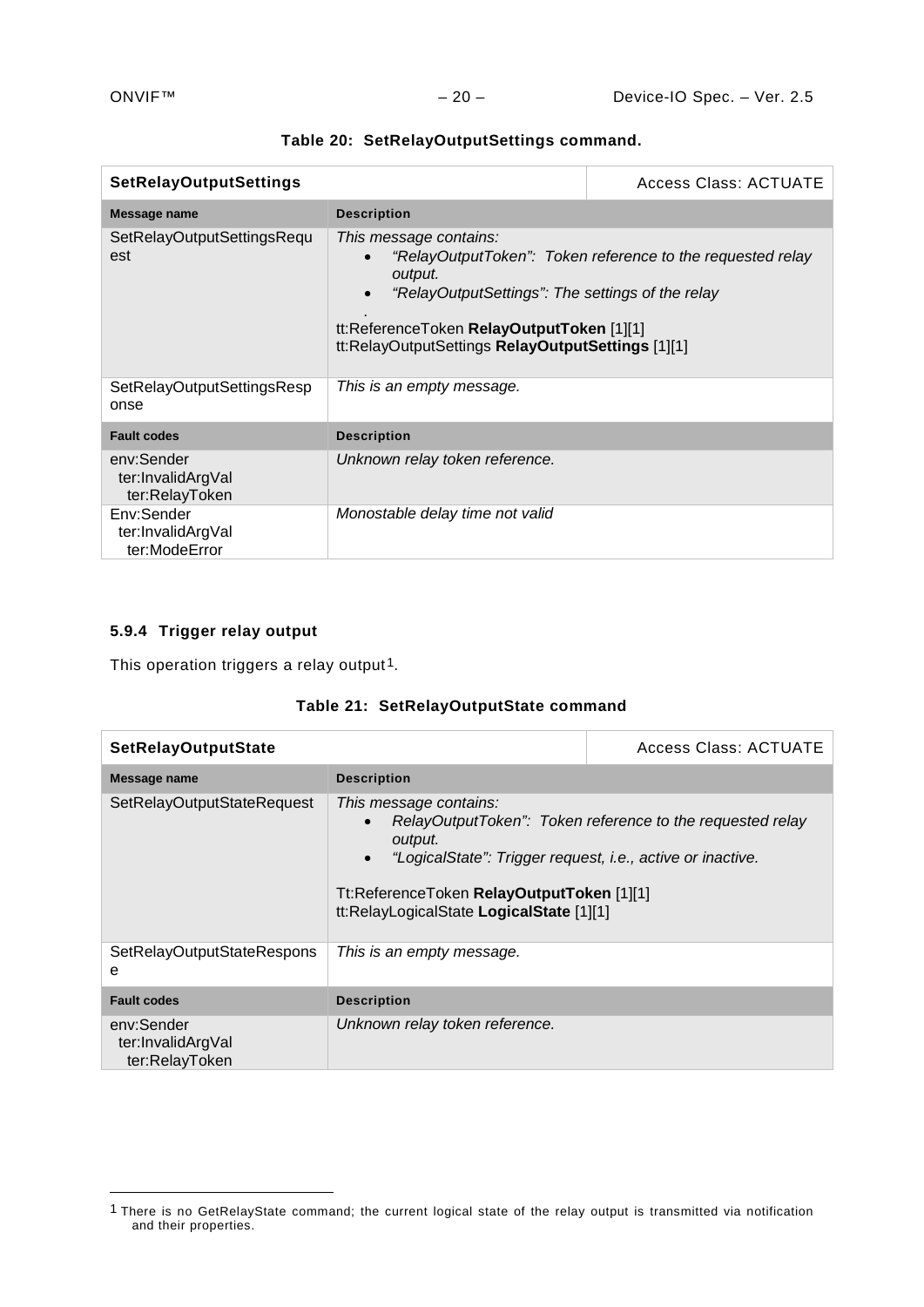#### <span id="page-20-0"></span>**5.10 Digital Inputs**

The DigitalInput type represents the integrated physical digital inputs of a device which enable connection to external devices, such as doorbells, detectors, lights or switches (device that can be toggled between an open and closed circuit).

## <span id="page-20-1"></span>**5.10.1 GetDigitalInputs**

This command lists all available digital inputs of a device. A device that signals support for digital inputs via its capabilities shall support listing of available inputs through the GetDigitalInputs command.

| <b>GetDigitalInputs</b>  |                                                                                                                                                                                                      | Access Class: READ MEDIA |
|--------------------------|------------------------------------------------------------------------------------------------------------------------------------------------------------------------------------------------------|--------------------------|
| Message name             | <b>Description</b>                                                                                                                                                                                   |                          |
| GetDigitalInputsRequest  | This is an empty message.                                                                                                                                                                            |                          |
| GetDigitalInputsResponse | Contains a list of structures describing all available digital inputs of the<br>device. If a device has no digital inputs an empty list is returned.<br>Tt:DigitalInput DigitalInputs [0][unbounded] |                          |
| <b>Fault codes</b>       | <b>Description</b>                                                                                                                                                                                   |                          |
| No specific fault codes. |                                                                                                                                                                                                      |                          |

#### **Table 22: GetDigitalInputs command**

## <span id="page-20-2"></span>**5.11 SerialPorts**

The SerialPort type represents the physical serial port on the device and allows serial data to be read and written.

## <span id="page-20-3"></span>**5.11.1 GetSerialPorts**

This command lists all available serial ports of a device. A device that has one or more physical serial ports shall support listing of available serial ports through the GetSerialPorts command.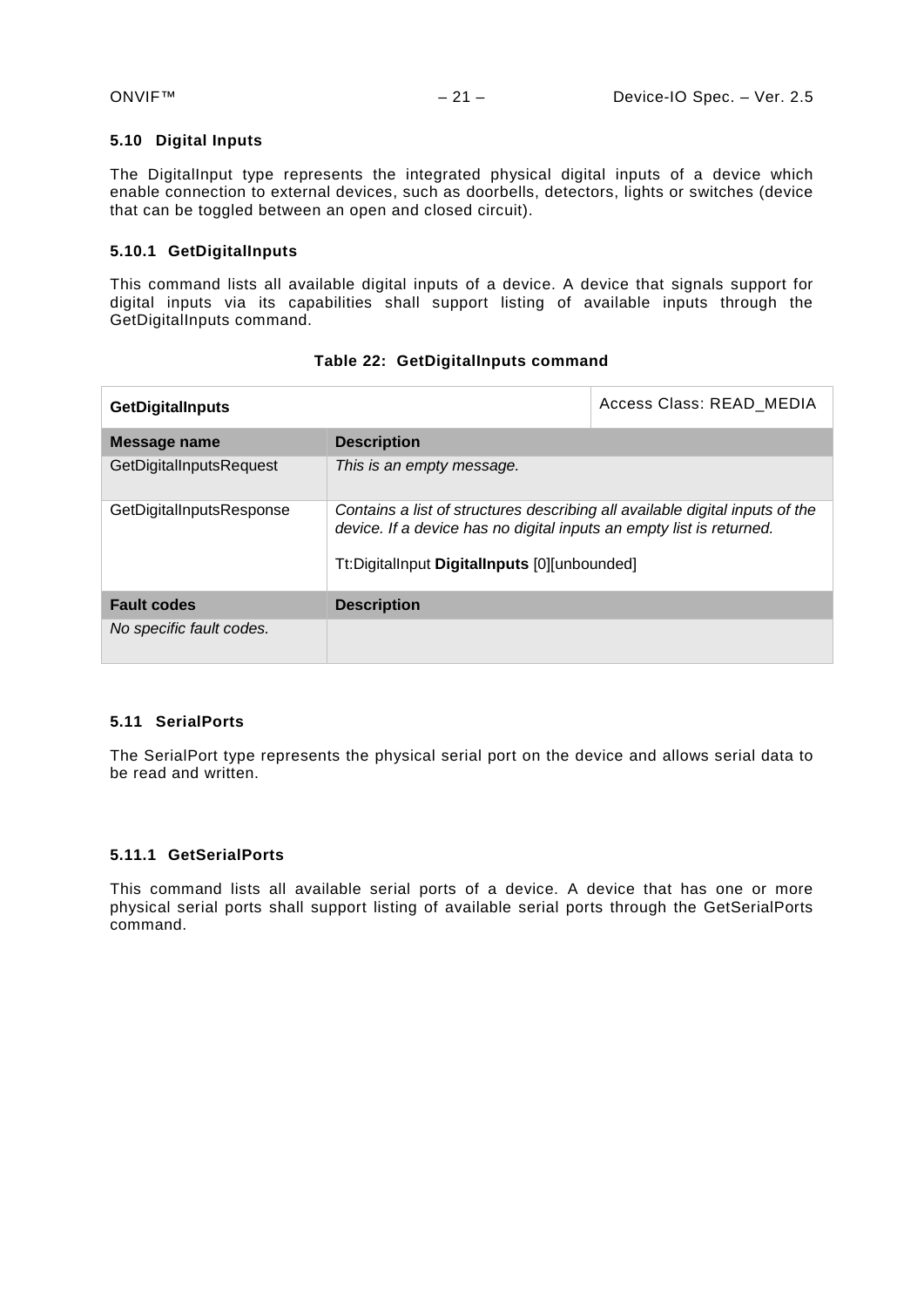| <b>GetSerialPorts</b>        |                                                                                                                                                 | Access Class: READ_SYSTEM |
|------------------------------|-------------------------------------------------------------------------------------------------------------------------------------------------|---------------------------|
| Message name                 | <b>Description</b>                                                                                                                              |                           |
| <b>GetSerialPortsRequest</b> | This is an empty message.                                                                                                                       |                           |
| GetSerialPortsResponse       | Contains a list of structures describing all available serial ports of the<br>device. If a device has no serial ports an empty list is returned |                           |
|                              | tmd:SerialPort SerialPort[0][unbounded]                                                                                                         |                           |
| <b>Fault codes</b>           | <b>Description</b>                                                                                                                              |                           |
| No specific fault codes.     |                                                                                                                                                 |                           |

#### **Table 23: GetSerialPorts command**

#### <span id="page-21-0"></span>**5.11.2 SerialPort Configuration**

SerialPortConfiguration MUST contain the parameter as follows.

AllowRetransmission,

The serial data one client pushes to the RTSP server MAY be re-transmitted to another RTSP client (See 12.3.5 Data retransmission). AllowRetransmission is a parameter to allow retransmission of the data.

SerialToken

This element shall be present in the request. It indicates the physical serial port reference to be used when this request is invoked.

**•** SerialPortSetting

SerialPortSetting contains the following mandatory parameters for configuring the serial ports:

- BaudRate –The transfer bitrate.
- ParityBit –The parity for the data error detection.
- CharacterLength –The bit length for each character.
- StopBit The number of stop bits used to terminate each character.
- SerialPortType– The type of serial port.

# <span id="page-21-1"></span>**5.11.3 GetSerialPortConfiguration**

This operation gets a list of all available Serial ports and their settings.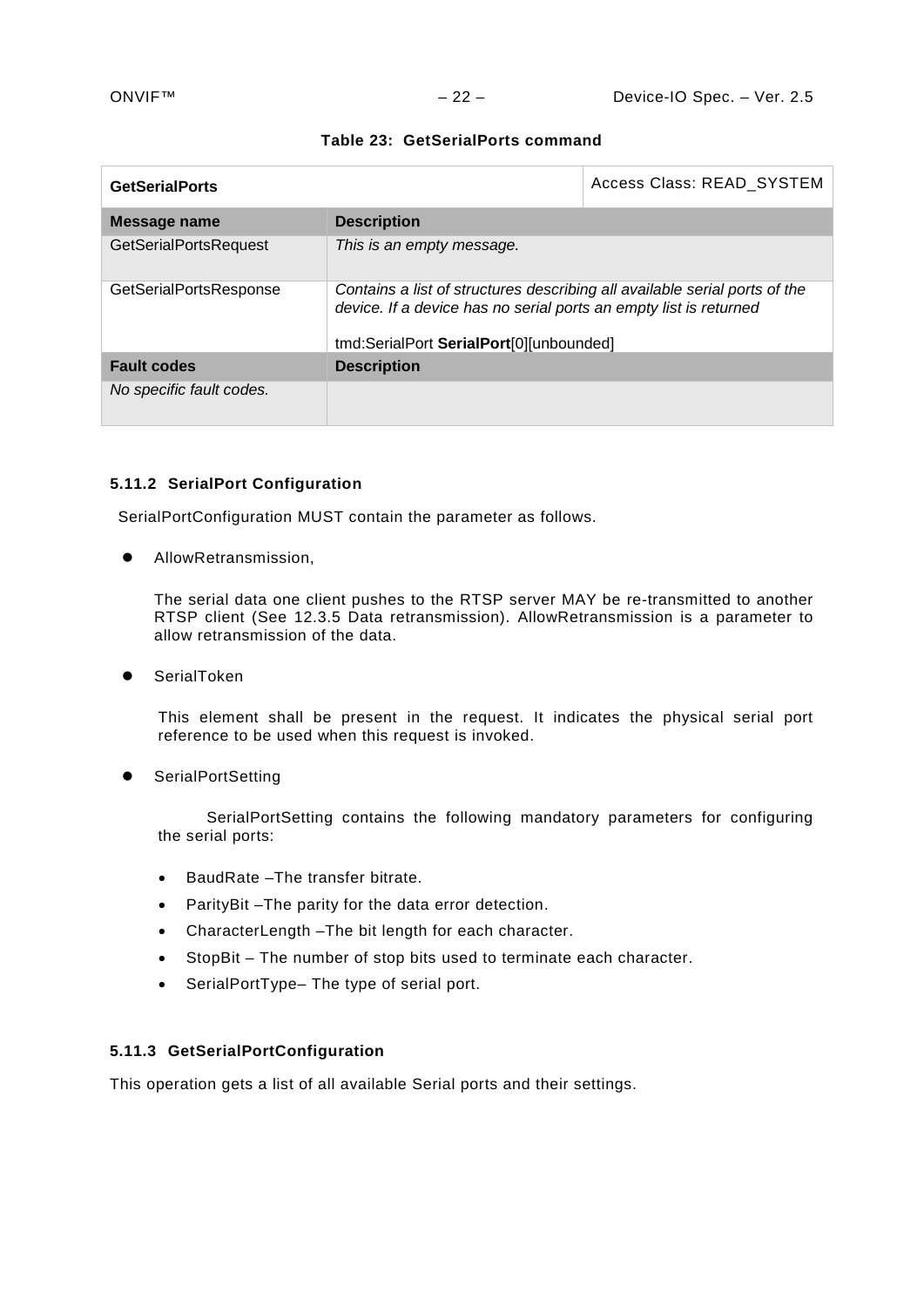| <b>GetSerialPortConfiguration</b>                        |                                                            | Access Class: READ_SYSTEM |
|----------------------------------------------------------|------------------------------------------------------------|---------------------------|
| Message name                                             | <b>Description</b>                                         |                           |
| GetSerialPortConfigurationReq<br>uest                    | This message contains the token of the serial port.        |                           |
|                                                          | Tt:ReferenceToken SerialPortToken[1][1]                    |                           |
| GetSerialPortConfigurationRes<br>ponse                   | This message contains an array of SerialPortConfiguration. |                           |
|                                                          | Tmd:SerialPortConfiguration SerialPortConfiguration[1][1]  |                           |
| <b>Fault codes</b>                                       | <b>Description</b>                                         |                           |
| env:Sender<br>ter:InvalidArgVal<br>ter:InvalidSerialPort | The supplied serial port token does not exist.             |                           |

# **Table 24: GetSerialPortConfiguration command**

# <span id="page-22-0"></span>**5.11.4 SetSerialPortConfiguration**

This operation sets the setting of serial port.

| <b>SetSerialPortConfiguration</b>                        |                                                                                                                                                                                                                                                                                                                                                                                                                                                                                                                                                                               | Access Class: WRITE_SYSTEM |
|----------------------------------------------------------|-------------------------------------------------------------------------------------------------------------------------------------------------------------------------------------------------------------------------------------------------------------------------------------------------------------------------------------------------------------------------------------------------------------------------------------------------------------------------------------------------------------------------------------------------------------------------------|----------------------------|
| Message name                                             | <b>Description</b>                                                                                                                                                                                                                                                                                                                                                                                                                                                                                                                                                            |                            |
| SetSerialPortConfigurationReq<br>uest                    | The SerialPortToken element specifies the serial port whose<br>configuration is to be modified.<br>The SerialPortConfiguration element contains the modified serial<br>port configuration.<br>The <b>ForcePersistence</b> element determines if the configuration<br>changes shall be stored and remain after reboot. If true, changes<br>shall be persistent. If false, changes MAY revert to previous values<br>after reboot.<br>Tt:ReferenceToken SerialPortToken[1][1]<br>tmd:SerialPortConfiguration SerialPortConfiguration [1][1]<br>xs:boolean ForcePersistence[1][1] |                            |
|                                                          |                                                                                                                                                                                                                                                                                                                                                                                                                                                                                                                                                                               |                            |
|                                                          |                                                                                                                                                                                                                                                                                                                                                                                                                                                                                                                                                                               |                            |
|                                                          |                                                                                                                                                                                                                                                                                                                                                                                                                                                                                                                                                                               |                            |
| <b>SetSerialPortConfigurationRes</b><br>ponse            | This is an empty message.                                                                                                                                                                                                                                                                                                                                                                                                                                                                                                                                                     |                            |
| <b>Fault codes</b>                                       | <b>Description</b>                                                                                                                                                                                                                                                                                                                                                                                                                                                                                                                                                            |                            |
| env:Sender<br>ter:InvalidArgVal<br>ter:InvalidSerialPort | The supplied serial port token does not exist.                                                                                                                                                                                                                                                                                                                                                                                                                                                                                                                                |                            |
| Env:Sender<br>ter:InvalidArgVal<br>ter:ConfigModify      | The configuration parameters are not possible to set.                                                                                                                                                                                                                                                                                                                                                                                                                                                                                                                         |                            |

# **Table 25: SetSerialPortConfiguration command**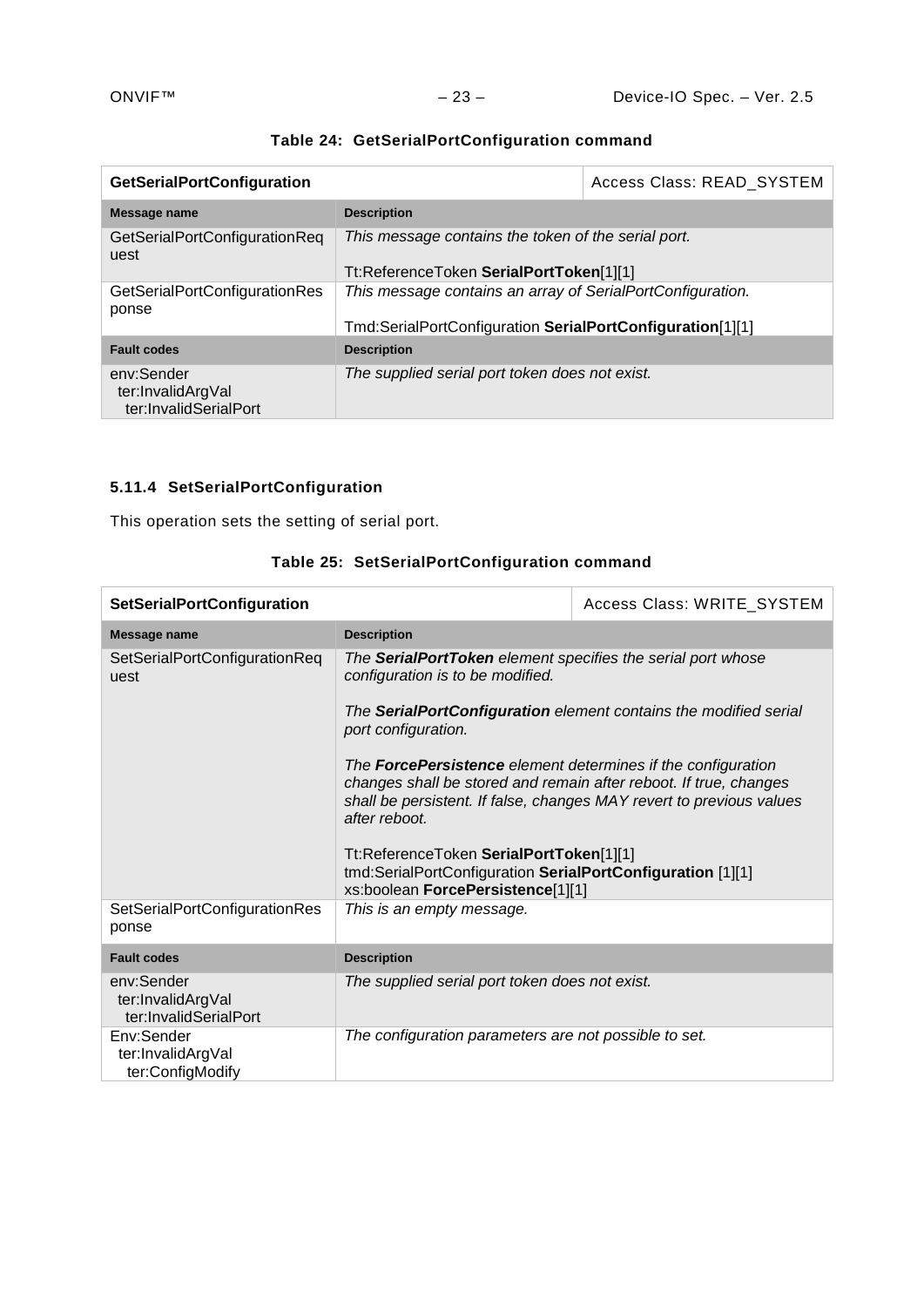# <span id="page-23-0"></span>**5.11.5 GetSerialPortConfigurationOptions**

This operation requests the SerialPortConfigurationOptions of a SerialPort. A device that has one or more SerialPorts shall support this command.

# **Table 26: GetSerialPortConfigurationOptions command**

| <b>GetSerialPortConfigurationOptions</b>                 |                                                                                                                                  | Access Class: READ SYSTEM |
|----------------------------------------------------------|----------------------------------------------------------------------------------------------------------------------------------|---------------------------|
| Message name                                             | <b>Description</b>                                                                                                               |                           |
| GetSerialPortConfigurationOptions-<br>Request            | The SerialPortToken element specifies the Serial Port whose<br>options are requested.<br>Tt:ReferenceToken SerialPortToken[1][1] |                           |
| GetSerialPortConfigurationOptions-<br>Response           | tmd:SerialPortConfigurationOptions<br>SerialPortConfigurationOptions [1][1]                                                      |                           |
| <b>Fault codes</b>                                       | <b>Description</b>                                                                                                               |                           |
| env:Sender<br>ter:InvalidArgVal<br>ter:InvalidSerialPort | The supplied serial port token does not exist.                                                                                   |                           |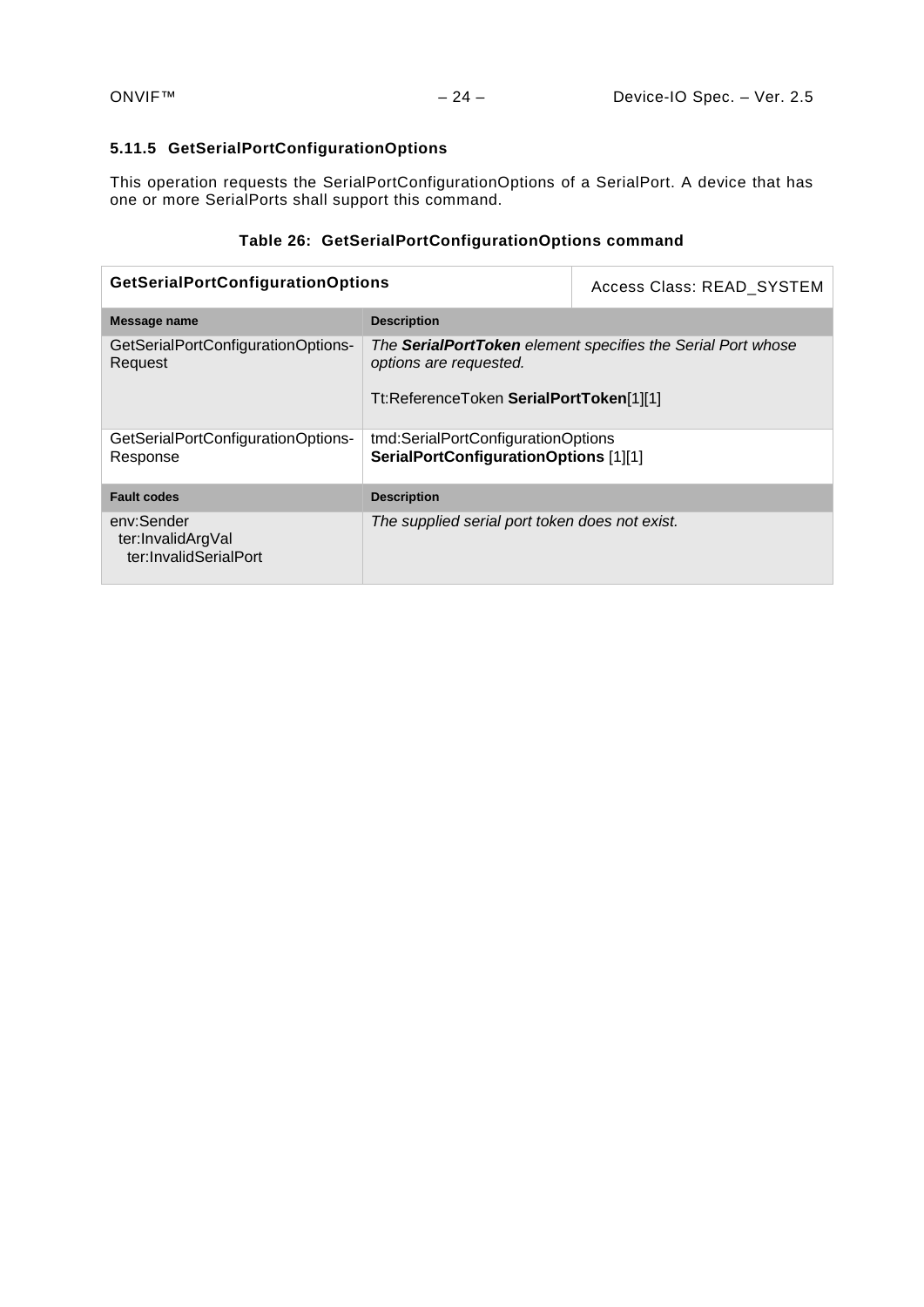#### <span id="page-24-0"></span>**5.11.6 Send and/or Receive serial command**

This section describes operations to transmit/receive *generic* controlling data to/from a serial device that is connected to the serial port of the device.

This operation can be used for the following purposes.

- Transmitting arbitrary data to the connected serial device
- Receiving data from the connected serial device
- Transmitting arbitrary data to the connected serial device and then receiving its response data

In order to make use of this command for the above purpose, this specification defines the input parameter structure as follows.

• token

This element shall be present in the request. It indicates the physical serial port reference to be used when this request is invoked.

• SerialData

This element is optional to be put in the request. When transmitting serial data is needed, the request should contain the element.

• TimeOut

This element is optional to be put in the request. Depending on the specified value, it is possible for various configurations as follows.

- (i) TimeOut > PT0S: Indicates that the command should be responded back within the specified period of time. In the case the device received the data which meets one of the following conditions of DataLength and Delimiter, the device should respond back with the received data instead of waiting for the specified time.
- (ii) TimeOut = PT0S: Indicates that the command should be responded back immediately (Non-blocking). It will be used in the case of only transmitting data.
- (iii) TimeOut = -PT1S: Indicates that the command should be responded after one of the following conditions (DataLength / Delimiter) is met. How long the device can hold the blocking state is *vendor specific*.

If this element is not present in the request, the command should be responded after one of the following conditions (DataLength / Delimiter) is met. How long the device can hold the blocking state is *vendor specific*.

• DataLength

This element is optional to be put in the request. This element may be put in the case that data length returned from the connected serial device is already determined as some fixed bytes length. It indicates the length of received data which can be regarded as available.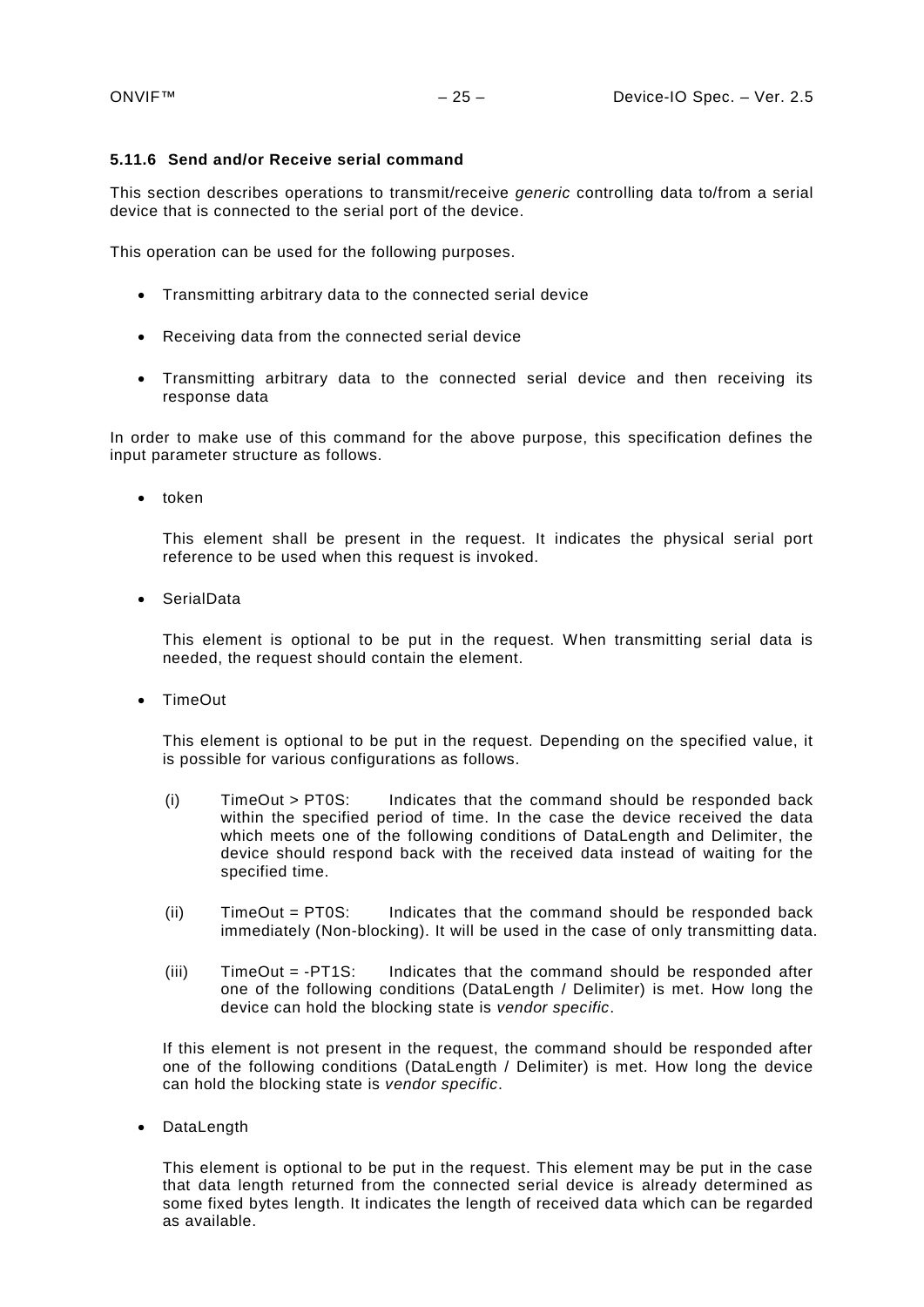• Delimiter

This element is optional to be put in the request. This element may be put in the case that the delimiter codes returned from the connected serial device is already known. It indicates the termination data sequence of the responded data. In case the string has more than one character a device shall interpret the whole string as a single delimiter. Furthermore a device shall return the delimiter character(s) to the client.

A device that indicates generic serial communication service capability shall support this command.

| <b>SendReceiveSerialCommand</b>                                    |                                                                                                                              | <b>Access Class: ACTUATE</b> |
|--------------------------------------------------------------------|------------------------------------------------------------------------------------------------------------------------------|------------------------------|
| Message name                                                       | <b>Description</b>                                                                                                           |                              |
| SendReceiveSerialCommandRequest                                    | See abiove for information about the paramaters.                                                                             |                              |
|                                                                    | Tmd:SerialDataSerialData [0][1]<br>xs: duration TimeOut [0][1]<br>xs:integer DataLength [0][1]<br>xs:string Delimiter [0][1] |                              |
| SendReceiveSerialCommandResponse                                   | This message contains the serial data.                                                                                       |                              |
|                                                                    | Tmd:SerialData SerialData [0][1]                                                                                             |                              |
| <b>Fault codes</b>                                                 | <b>Description</b>                                                                                                           |                              |
| env:Sender<br>ter:InvalidArgVal<br>ter:InvalidSerialPort           | The supplied serial port token does not exist.                                                                               |                              |
| Env:Sender<br>ter:OperationProhibited<br>ter:DataLengthOver        | Number of available bytes exceeded.                                                                                          |                              |
| Env:Sender<br>ter:OperationProhibited<br>ter:DelimiterNotSupported | Sequence of character (delimiter) is not supported.                                                                          |                              |

# **Table 27: Send and/or Receive serial command**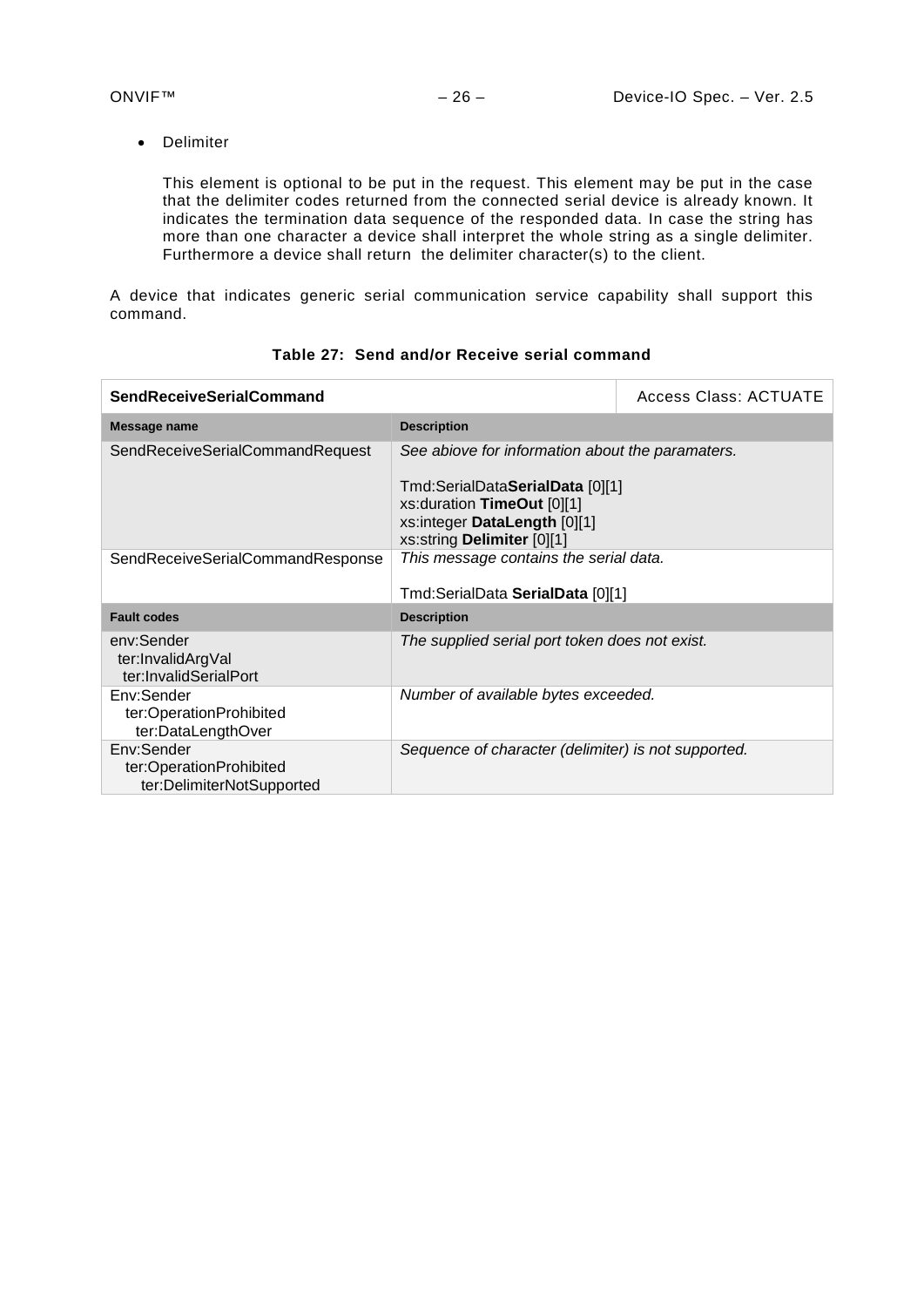# <span id="page-26-0"></span>**5.12 Capabilities**

The capabilities reflect optional functions and functionality of a service. The information is static and does not change during device operation. The following capabilites are available:

| <b>VideoSources:</b> | Number of video sources (defaults to none).  |
|----------------------|----------------------------------------------|
| <b>VideoOutputs:</b> | Number of video outputs (defaults to none).  |
| <b>AudioSources:</b> | Number of audio sources (defaults to none).  |
| <b>AudioOutputs:</b> | Number of audio outputs (defaults to none).  |
| <b>RelayOutputs:</b> | Number of relay outputs (defaults to none).  |
| DigitalInputs:       | Number of digital inputs (defaults to none). |
| <b>SerialPorts:</b>  | Number of serial ports (defaults to none).   |

# **Table 28: GetServiceCapabilities command**

| <b>GetServiceCapabilities</b>      |                                                                                                                               | Access Class: PRE AUTH |
|------------------------------------|-------------------------------------------------------------------------------------------------------------------------------|------------------------|
| Message name                       | <b>Description</b>                                                                                                            |                        |
| GetServiceCapabilitiesReque<br>st  | This is an empty message.                                                                                                     |                        |
| GetServiceCapabilitiesRespo<br>nse | The capability response message contains the requested service<br>capabilities using a hierarchical XML capability structure. |                        |
|                                    | Tmd:Capabilities Capabilities [1][1]                                                                                          |                        |
| <b>Fault codes</b>                 | <b>Description</b>                                                                                                            |                        |
|                                    | No command specific faults!                                                                                                   |                        |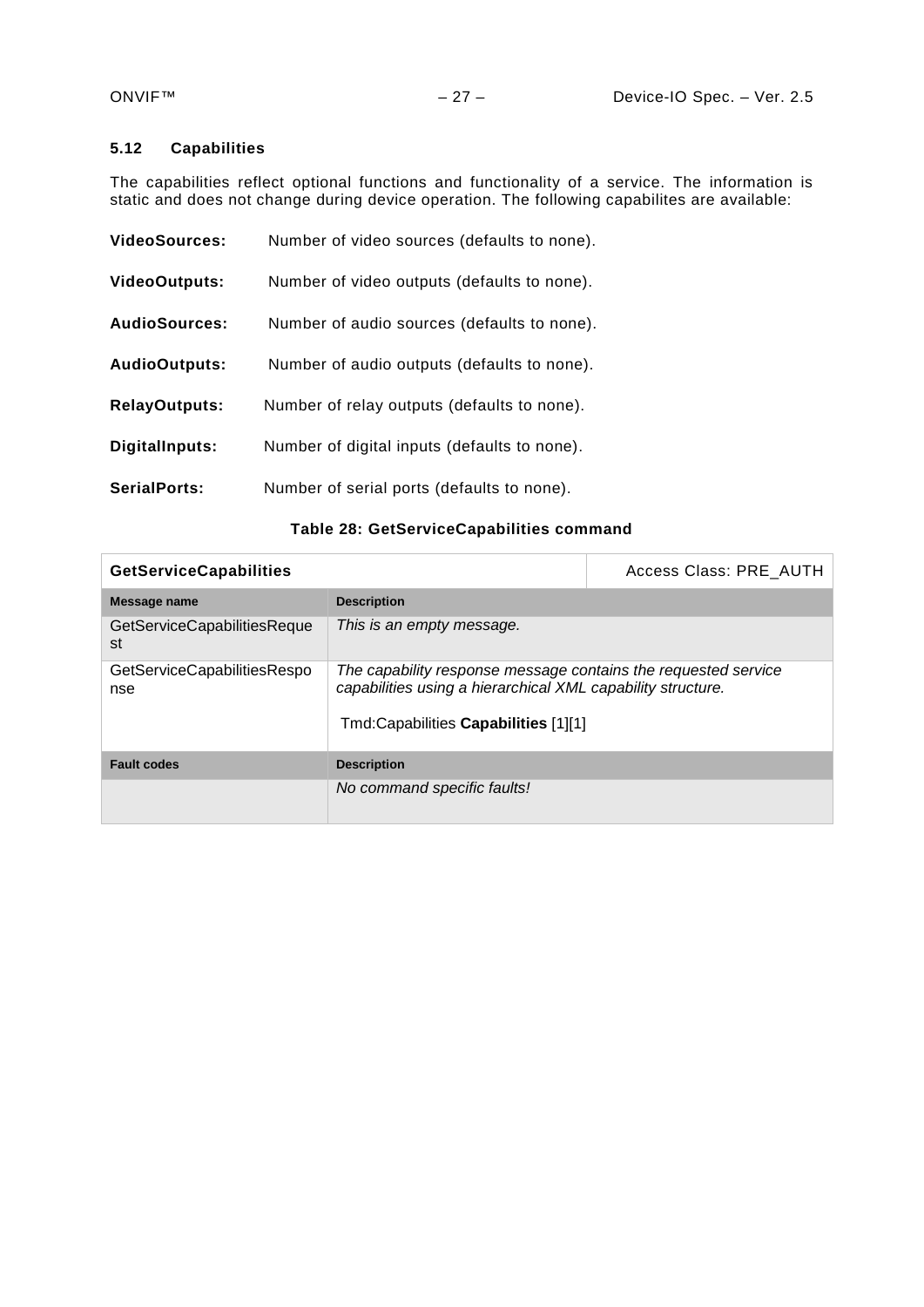#### <span id="page-27-0"></span>**5.13 Events**

For the definition of configuration change events see also the Event section of the ONVIF Media Service Specification.

#### <span id="page-27-1"></span>**5.13.1 DigitalInput State Change**

A device that signals support for digital inputs in its capabilities shall provide the following event whenever one of its input state changes:

```
Topic: tns1:Device/Trigger/DigitalInput
<tt:MessageDescription IsProperty="true">
   <tt:Source>
    <tt:SimpleItemDescription Name="InputToken" Type="tt:ReferenceToken"/>
   </tt:Source>
   <tt:Data>
     <tt:SimpleItemDescription Name="LogicalState" Type="xs:boolean"/>
   </tt:Data>
</tt:MessageDescription>
```
Digital Input LogicalState can be either set at "true" to represent the circuit in the closed state or set at "false" to represent the circuit in the open state.

#### <span id="page-27-2"></span>**5.13.2 Relay Output Trigger**

A device that signals RelayOutputs in its capabilities should provide the Trigger event whenever its relay inputs change. An ONVIF compliant device shall use the following topic and message format:

```
Topic: tns1:Device/Trigger/Relay
<tt:MessageDescription IsProperty="true">
   <tt:Source>
     <tt:SimpleItemDescription Name="RelayToken" Type="tt:ReferenceToken"/>
   </tt:Source>
   <tt:Data>
     <tt:SimpleItemDescription Name="LogicalState" Type="tt:RelayLogicalState"/>
   </tt:Data>
</tt:MessageDescription>
```
#### <span id="page-27-3"></span>**5.13.3 Configuration Change**

A device should provide an event to inform subscribed clients when important configurations in the devices change.

An ONVIF compliant device shall use the topics defined in the chapters below and the following payload:

```
<tt:MessageDescription>
  <tt:Source>
    <tt:SimpleItemDescription Name="Token" Type="tt:ReferenceToken"/>
   </tt:Source>
   <tt:Data>
     <tt:ElementItemDescription Name="Configuration" Type="tt:Config"/>
   </tt:Data>
</tt:MessageDescription>
```
The type of the Configuration is the datatype of the specific configuration. Note that similar events are also defined in case the respective configuration is modified via the Media Service. For a definition of these refer to the ONVIF Media Service Specification.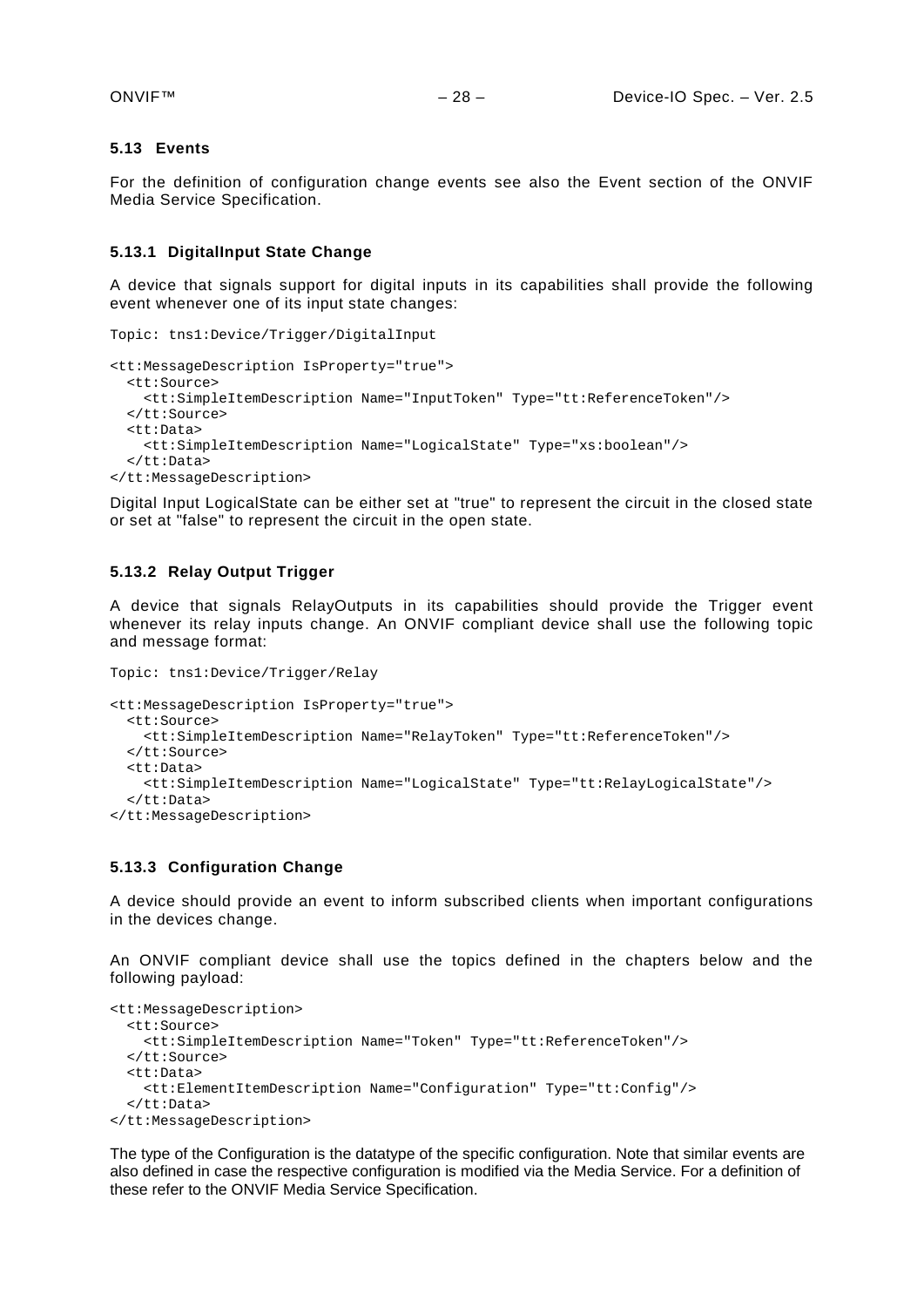#### **5.13.3.1 VideoSourceConfiguration**

Whenever a VideoSourceConfiguration is changed via SetVideoSourceconfiguration the device should provide the following event:

Topic: tns1:Configuration/VideoSourceConfiguration/DeviceIOService

#### **5.13.3.2 VideoOutputConfiguration**

Whenever a VideoOutputConfiguration is changed via SetVideoOutputConfiguration the device should provide the following event:

Topic: ns1:Configuration/VideoOutputConfiguration/DeviceIOService

#### **5.13.3.3 AudioSourceConfiguration**

Whenever an AudioSourceConfiguration is changed via SetAudioSourceConfiguration the device should provide the following event:

Topic: ns1:Configuration/AudioSourceConfiguration/DeviceIOService

#### **5.13.3.4 AudioOutputConfiguration**

Whenever an AudioOutputConfiguration is changed via SetAudioOutputConfiguration the device should provide the following event:

Topic: tns1:Configuration/AudioOutputConfiguration/DeviceIOService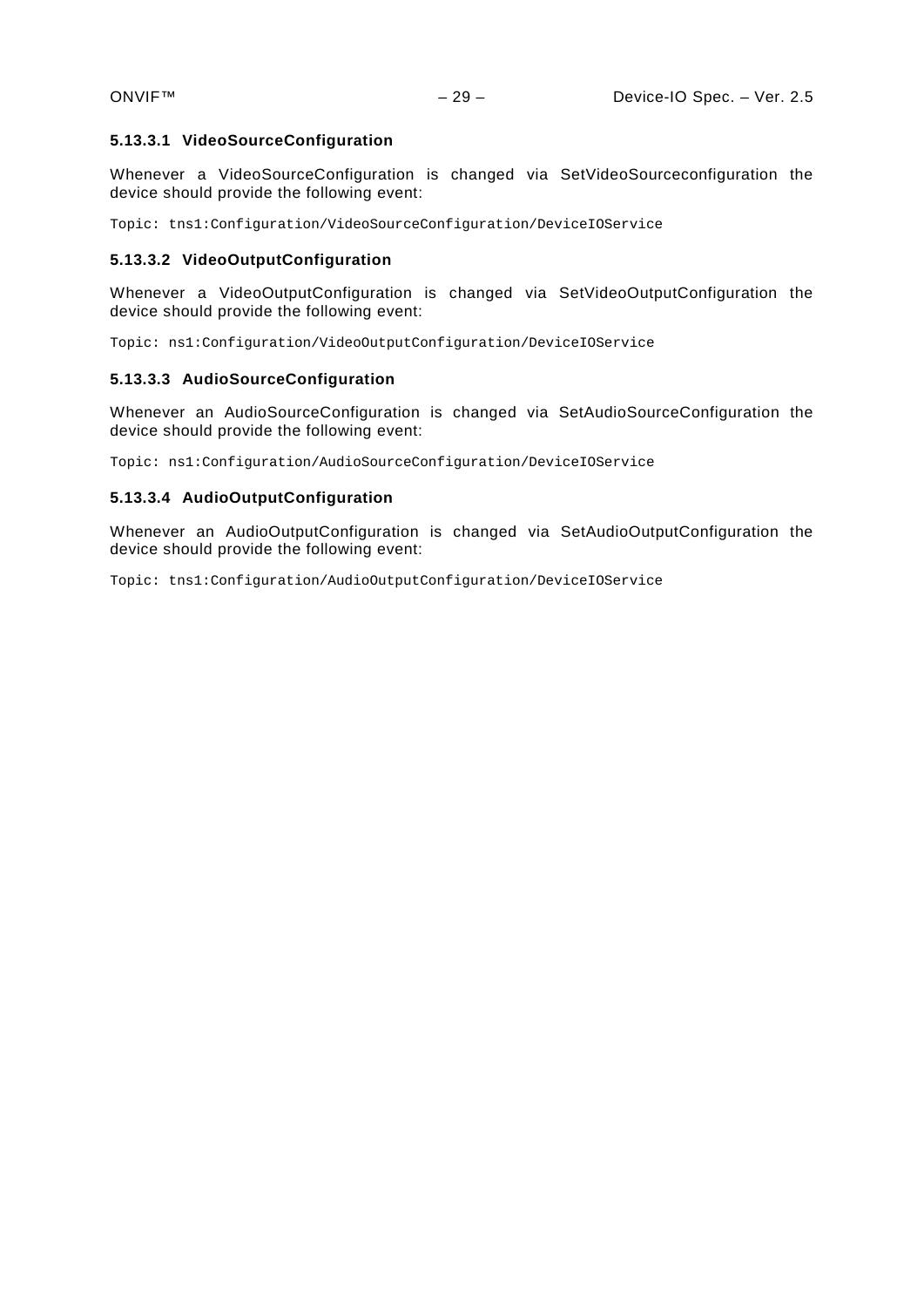# <span id="page-29-0"></span>**5.14 Service specific fault codes**

The table below lists the DeviceIO service specific fault codes. Additionally, each command can also generate a generic fault as defined in the ONVIF Core specification.

| <b>Fault Code</b> | <b>Parent Subcode</b>     | <b>Fault Reason</b>   | <b>Description</b>                                     |
|-------------------|---------------------------|-----------------------|--------------------------------------------------------|
|                   | <b>Subcode</b>            |                       |                                                        |
| env:Sender        | ter:InvalidArgVal         | Invalid configuration | The configuration parameters                           |
|                   | Ter:ConfigModify          | parameters            | are not possible to set.                               |
| env:Sender        | ter:InvalidArgVal         | Video output token    | The requested VideoOutput                              |
|                   | Ter:NoVideoOutput         | does not exist.       | indicated with<br>VideoOutputToken does not<br>exist.  |
| env:Sender        | ter:InvalidArgVal         | Video source token    | The requested VideoSource                              |
|                   | Ter:NoVideoSource         | does not exist.       | indicated with<br>VideoSourceToken does not<br>exist.  |
| env:Sender        | ter:InvalidArgVal         | Audio output token    | The requested AudioOutput                              |
|                   | Ter:NoAudioOutput         | does not exist.       | indicated with<br>AudioOutputToken does not<br>exist.  |
| env:Sender        | ter:InvalidArgVal         | Audio source token    | The requested AudioSource                              |
|                   | Ter:NoAudioSource         | does not exist.       | indicated with<br>AudioSourceToken does not<br>exist.  |
| env:Sender        | ter:InvalidArgVal         | Unknown relay token   | The requested RelayOutput                              |
|                   | Ter:RelayToken            | reference             | indicated RelayOutputToken<br>does not exist.          |
| env:Sender        | ter:InvalidArgVal         | Monostable delay      |                                                        |
|                   | ter:ModeError             | time not valid        |                                                        |
| env:Sender        | ter:InvalidArgVal         | Serial port token not | The supplied serial port token                         |
|                   | Ter:InvalidSerialPort     | valid                 | does not exist.                                        |
| env:Sender        | ter:OperationProhibited   | Data length over      | Number of available bytes                              |
|                   | Ter:DataLengthOver        |                       | exceeded.                                              |
| env:Sender        | ter:OperationProhibited   | Delimiter is not      | Sequence of character<br>(delimiter) is not supported. |
|                   | Ter:DelimiterNotSupported | supported             |                                                        |

**Table 29: DeviceIO service specific fault codes**